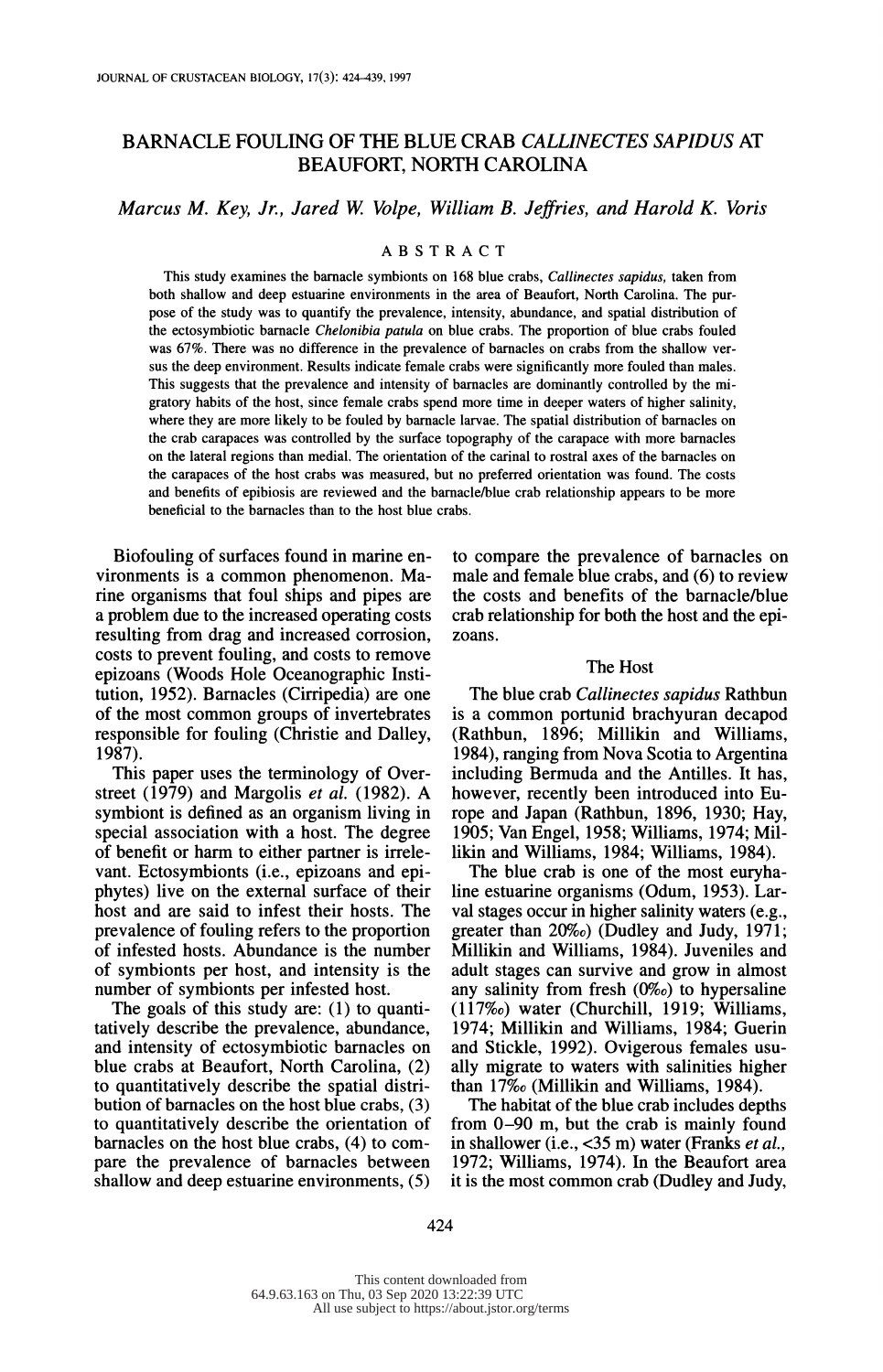1971). It can be found in brackish water in tertidal salt marshes, mud flats, sand flats, and eel-grass beds as well as the subtidal soft bot toms of the Newport River estuary and the normal marine water of Onslow Bay of the Atlantic Ocean (Kirby-Smith and Gray, 1977). In the Beaufort area, it has been re ported in salinities from 0.05-34. 1%o (Pearse, 1936).

 The life history of the blue crab has been well reviewed by Harris (1979), Millikin and Williams (1984), and Williams (1984). Males and females reach maturity after 18 to 20+ postlarval molts (Churchill, 1919; Truitt, 1939; Van Engel, 1958; Costlow and Book hout, 1959). As with most crustaceans, the in termolt period increases with age and size (Churchill, 1919; Van Engel, 1958; Tagatz, 1968a; Millikin and Williams, 1984). Males molt three or four more times after reaching sexual maturity (Van Engel, 1958). It was for merly thought that females went into termi nal anecdysis after their pubertal molt (Tru itt, 1939; Tagatz, 1968a), but it is now thought that some go into a diapause stage (Havens and McConaugha, 1990) and rarely molt again (Churchill, 1919; Van Engel, 1958; Millikin and Williams, 1984). Time to maturity from hatching ranges from 10 months in areas with longer growing seasons to 20 months in areas with shorter growing seasons (Churchill, 1919; Millikin and Williams, 1984). Males may mate several times after reaching maturity, whereas fe males generally mate only once following their pubertal molt (Tatum, 1979; Millikin and Williams, 1984). Most mating occurs in low salinity waters, since males usually re main in low salinity areas during the adult stage (Millikin and Williams, 1984). Few in dividuals survive more than one year after reaching maturity, which equals a total of two years of postlarval age at death (Tagatz, 1968b). Females typically die soon after their last batch of eggs is hatched (Churchill, 1919). The estimated maximum age of blue crabs is four years in Florida (Tagatz, 1968b), but in the Beaufort area, it is only one to three years (Pearson, 1951; Judy and Dudley, 1970). In adult crabs, when molting is very infrequent or absent, ectosymbionts such as barnacles colonize the crabs (Williams, 1984).

 Following larval development, early juve nile stages migrate upstream during summer  months into estuaries with lower salinity and shallower waters (Costlow and Bookhout, 1959; Millikin and Williams, 1984; Williams, 1984). Later they move to slightly deeper channels to hibernate during colder months when growth ceases or decreases appreciably. During winter, females concentrate more in deeper channels, whereas males generally overwinter in lower salinity waters. In spring, immature females approaching their puber tal molt migrate to lower salinity waters to seek out mature males for mating. Soon af ter mating in the summer to early fall, ma ture females migrate back to higher salinity waters at the mouths of estuaries or in the ocean to spawn and hatch their eggs or to overwinter and spawn the following spring. In this study area, the spawning grounds are downstream near Beaufort Inlet (Williams, 1965). The larvae are less euryhaline than the adults, and they hatch in higher salinity wa ters which are required for their development.

 The two following prevailing patterns of (1) males generally occupying the shallower, lower salinity waters farther upstream with females dominating the deeper, higher salin ity waters downstream, and (2) the similar but less well-defined pattern exhibited within sexes with juveniles in shallower waters and adults in deeper waters, have been docu mented in Chesapeake Bay (Hay, 1905; Churchill, 1919; Truitt, 1939; Van Engel, 1958; Hines et al., 1987; van Montfrans et al., 1991), North Carolina including the Beau fort area (Pearson, 1951; Judy and Dudley, 1970; Dudley and Judy, 1971, 1973), South Carolina (Lunz, 1951; Eldridge and Waltz, 1977; Archambault et al., 1990), Georgia (Fitz and Wiegert, 1992), Florida (Tagatz, 1968b), Alabama (Tatum, 1979), Mississippi (Perry, 1975; Perry and Stuck, 1979), Loui siana (Damell, 1959), and Texas (Gunter, 1950; Daugherty, 1952; More, 1969).

## The Ectosymbionts

 Because the blue crab supports a valuable commercial fishery, its symbionts have re ceived much attention. Callinectes sapidus is known to be infested by several parasitic en dosymbionts (Overstreet, 1979). Various non parasitic symbionts have also been reported on blue crab gills. These include trematodes (Pearse, 1932), the branchiobdellid annelid worm Cambarincola vitreus Ellis (Perry, 1975; Overstreet, 1979; Perry and Stuck,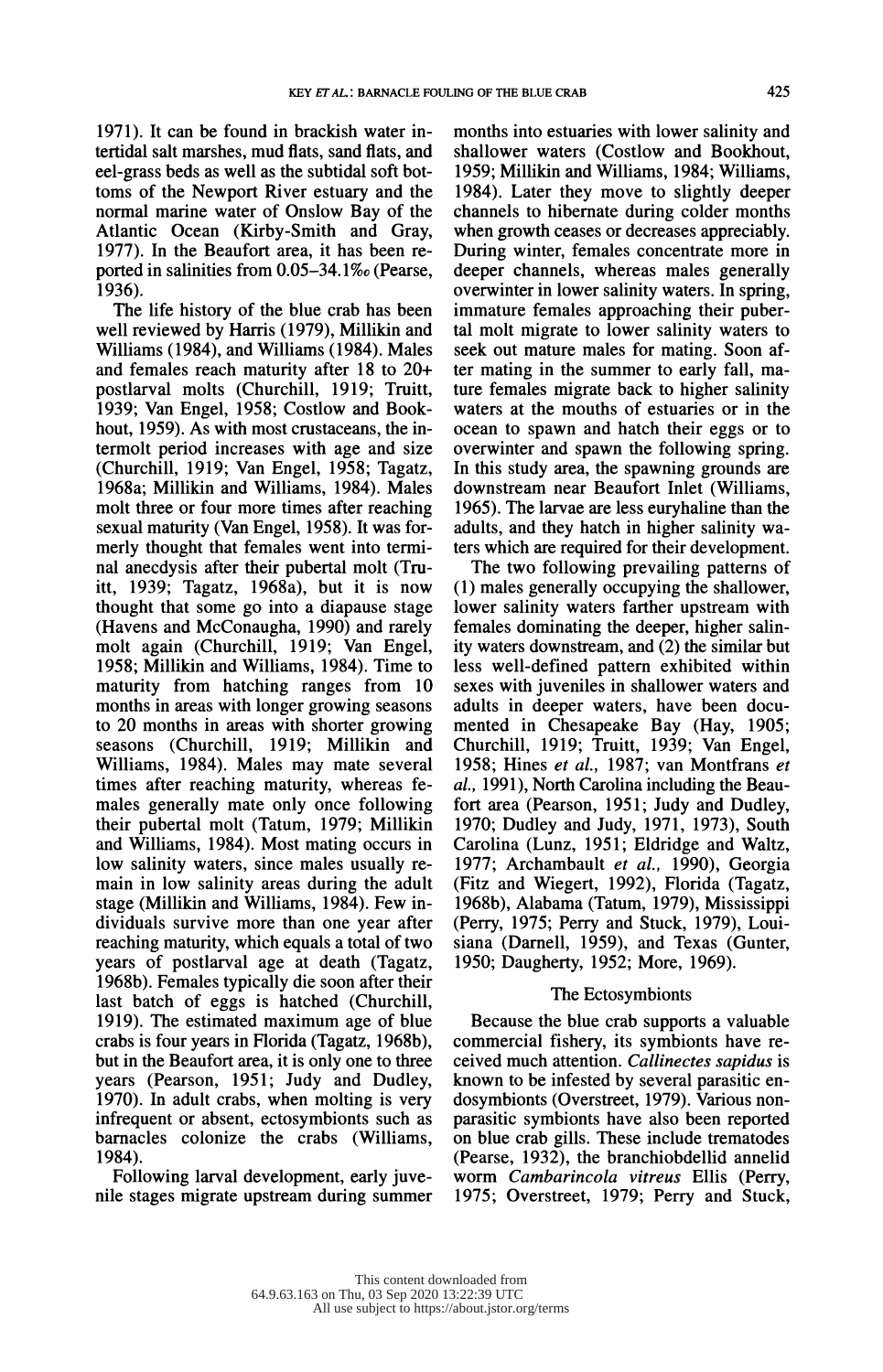1979), the bryozoan Triticella elongata (Os burn) (Osburn, 1912, 1932, 1944; DeTurk, 1940; Maturo, 1957; Watts, 1957; Rogick, 1964; Overstreet, 1979), the egg predator Carcinonemertes carcinophila (Kölliker) (Humes, 1942; Hopkins, 1947; Pyle and Cronin, 1950; Williams and Porter, 1964; Scrocco and Fabianek, 1969; Perry, 1975; Overstreet, 1979; Perry and Stuck, 1979), and the lepadomorph barnacle  $Octolasmis$  mülleri (Coker) (Coker, 1902; Pilsbry, 1907; DeTurk, 1940; Humes, 1941; Pearse, 1947, 1952; Causey, 1961; More, 1969; Walker, 1974; Perry, 1975; Lang, 1976; Perry and Stuck, 1979; Jeffries and Voris, 1983; Millikin and Williams, 1984; Gannon, 1990; Gannon and Wheatly, 1992, 1995).

 Many epizoans are known as nonparasitic ectosymbionts on the carapace of the blue crab, such as corals, amphipods, and tunicates (Pearse, 1947), oysters, polychaetes, sponges (Overstreet, 1979), mussels (Hay, 1905; Perry, 1975), hydroids (Williams and Porter, 1964), leeches (Pearse, 1936; Meyer and Bar den, 1955; Hutton and Sogandares-Bernal, 1959; Daniels and Sawyer, 1975; Perry, 1975; Sawyer et al., 1975; Overstreet, 1979), vari ous bryozoans (Pearse, 1947; Watts, 1957; Williams and Porter, 1964; Scrocco and Fabi anek, 1969; Overstreet, 1979), several species of the balanomorph barnacle Balanus (De- Turk, 1940; Williams, 1965, 1984; Scrocco and Fabianek, 1969; Kirby-Smith and Gray, 1977; Overstreet, 1978, 1979, 1983; Adkins, 1979; Zullo, 1979), and the barnacle Che lonibia patula (Ranzani) (McDougall, 1943; Pearse, 1947, 1952; Williams and Porter, 1964; Williams, 1965; Tagatz, 1968b; Ross and Jackson, 1972; Lang, 1976; Eldridge and Waltz, 1977; Overstreet, 1978, 1979, 1983; Zullo, 1979; Crisp, 1983; Millikin and Wil liams, 1984; Williams, 1984; Gannon, 1990).

 Chelonibia patula is a coronulid bal anomorph barnacle (Newman and Ross, 1976; Zullo, 1979; Newman, 1987; Frazier and Margaritoulis, 1990) that is commonly re ferred to as a turtle barnacle. It has a global distribution in tropical to warm temperate wa ters (Darwin, 1854; Pilsbry, 1916; Stubbings, 1967; Newman and Ross, 1976; Zullo, 1979). Laboratory studies on C. patula taken from blue crabs in the Beaufort Inlet reveal a tol erance to a wide range of salinities (15-50%o) and temperatures (15-30?C) (Crisp and Cost low, 1963), but their cyprid larvae generally require slightly higher salinity water (Lang, 1976).

 Chelonibia patula occurs on a wider vari ety of substrates compared to other turtle bar nacles (Ross and Newman, 1967). It has been reported infesting the xiphosurans Limulus polyphemus (Linnaeus) and Tachypleus gigas (Miuller) (Pilsbry, 1916; Hiro, 1936; Mc- Dougall, 1943; Ross and Jackson, 1972; Zullo, 1979) as well as various decapod crus taceans (Darwin, 1854; Ross and Newman, 1967; Overstreet, 1979; Zullo, 1979) such as Callinectes marginatus (A. Milne Edwards) (Stubbings, 1967), Portunus pelagicus (Lin naeus) (Phillips and Cannon, 1978; Shields, 1992), and several species of Libinia (Pearse, 1952). It is occasionally reported on gastropods, stomatopods, turtles, sea snakes, buoys, and ship anchors and hulls (Darwin, 1854; Hentschel, 1923; Woods Hole Oceanographic Institution, 1952; Ross and Newman, 1967; Stubbings, 1967; Ross and Jackson, 1972).

#### MATERIALS AND METHODS

 Blue crabs were collected from the Newport River es tuary in Carteret County immediately north of Beaufort, North Carolina. Beaufort is situated at the northeast end of the cuspate Onslow Bay along the southeast Atlantic coast of North Carolina, approximately 125 km southwest of Cape Hatteras. Cape Hatteras is the boundary between the subtropical Carolinian and the temperate Virginian zoogeographic faunal subprovinces (Ekman, 1953). As a result, the fauna in the Beaufort area is more closely re lated to the southern, Carolinian Province rather than the northern, Virginian Province (Pearse and Williams, 1951; Maturo, 1968).

 Two collections of blue crabs were made on 22 Au gust 1980 using baited commercial crab pots set the pre vious day. The collections came from the Newport River estuary 7 km upstream from the mouth of the river at Beaufort Inlet (Fig. 1). The "shallow" collection was made from 3 crab pots set in a 1-2 m deep, 10-15 m wide channel between  $\hat{2}$  small islands in the Newport Marshes (34°44'30"N, 76°41'00"W). The "deep" collection was made from 3 crab pots set in 4-5 m deep open water in the Newport River on the eastern edge of the Intracoastal Waterway  $(34^{\circ}45'00''N, 76^{\circ}40'15''W)$ . The Newport River is the main estuarine channel in the Beaufort area connecting the brackish water upstream environments to the normal marine environments of the Atlantic Ocean. Since the deep collection came from the main channel of the Newport River, it most likely was from water of higher salinities. Both environments are soft-bottom es tuarine habitats typical of the Beaufort area, where tides range from 0.7-2.0 m, salinities range from 0-40%o, and water temperatures range from 3-30°C (McDougall, 1943; Kirby-Smith and Gray, 1977). At the time of collection, the temperatures at the Duke University Marine Labora tory dock, 4 km to the south, were 26.0-26.7°C.

 The crabs were stored in 70% ethanol. Each crab was sexed and its stage of maturity determined by the sexu ally dimorphic external differences in the shape of the ab-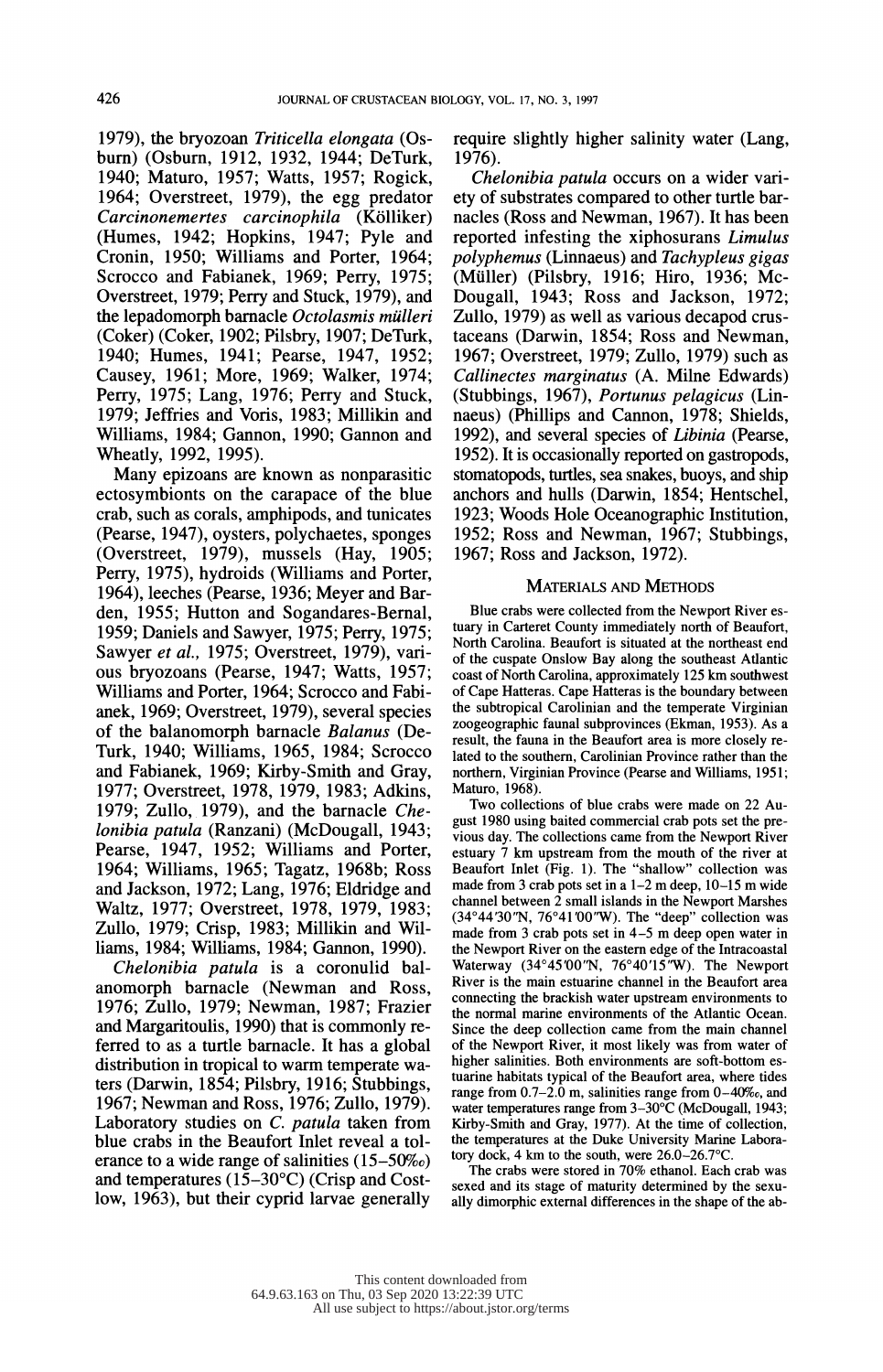

Fig. 1. Map of collection localities.  $S = \text{shallow col-}$ lection.  $D =$  deep collection. Scale: 1 km = 33 mm. Mod ified from the U.S.G.S. Beaufort and Core Creek 7.5 minute series topographic quadrangle maps.

 dominal outline. Females were classified as either im mature or mature and, if mature, as either ovigerous or nonovigerous. Since there are no readily discernible ex ternal indicators of sexual maturity in males (Churchill, 1919; Tagatz, 1968a, b), no effort was made to discrim inate sexually immature juvenile males from sexually ma ture adult males.

 Crab size was measured using carapace length and width, which are standard morphometric proxies for age in blue crabs (Gray and Newcombe, 1938a; Newcombe et al., 1949a, b; Tagatz, 1968a; Williams, 1974). The outer  width was measured as the distance between the ends of the ninth pair of anterolateral spines of the carapace (Fig. 2). Because of the problem of variation in spine length for a given size crab and because of the frequency of broken spines (Gray and Newcombe, 1938a; Williams, 1974; Olmi and Bishop, 1983), an inner width was also measured between the bases of the notches between the spines and the preceding anterolateral teeth (Fig. 2). In ner and outer width were significantly correlated (Pear son correlation coefficient =  $0.85$ ,  $P < 0.001$ ), and either one can be used as a measure of size. Length was mea sured as the distance perpendicular to the width, across the carapace from the median anterior notch on the face of the crab to the anterior end at the first segment of the abdomen (Fig. 2). Total surface area was defined as the combined surface area of the dorsal and ventral surfaces excluding the appendages, calculated as the product of carapace inner width, length, and the constant 1.53. The relationship was empirically determined by measuring the areas of Figs. 3, 4.

 The number of missing appendages for each crab was noted. The dorsal and ventral external surfaces of the carapace and appendages of each crab were examined for epizoans. The type, location, and number of epizoans were noted on templates showing the various sectors of the dorsal (Fig. 3) and ventral surfaces (Fig. 4). The num ber of barnacles that settled directly on a crab was counted separately from those that settled on other barnacles. Un less otherwise indicated, all barnacle data refer only to those barnacles that settled directly on their host and not another barnacle (e.g., Fig. 5). All measurements were made with a personal computer-based image analysis sys-



Fig. 2. Dorsal surface of *Callinectes sapidus* showing the carapace dimensions measured. 1 = length. 2 = inner width.  $3 =$  outer width. Modified from Williams (1974, fig. 1).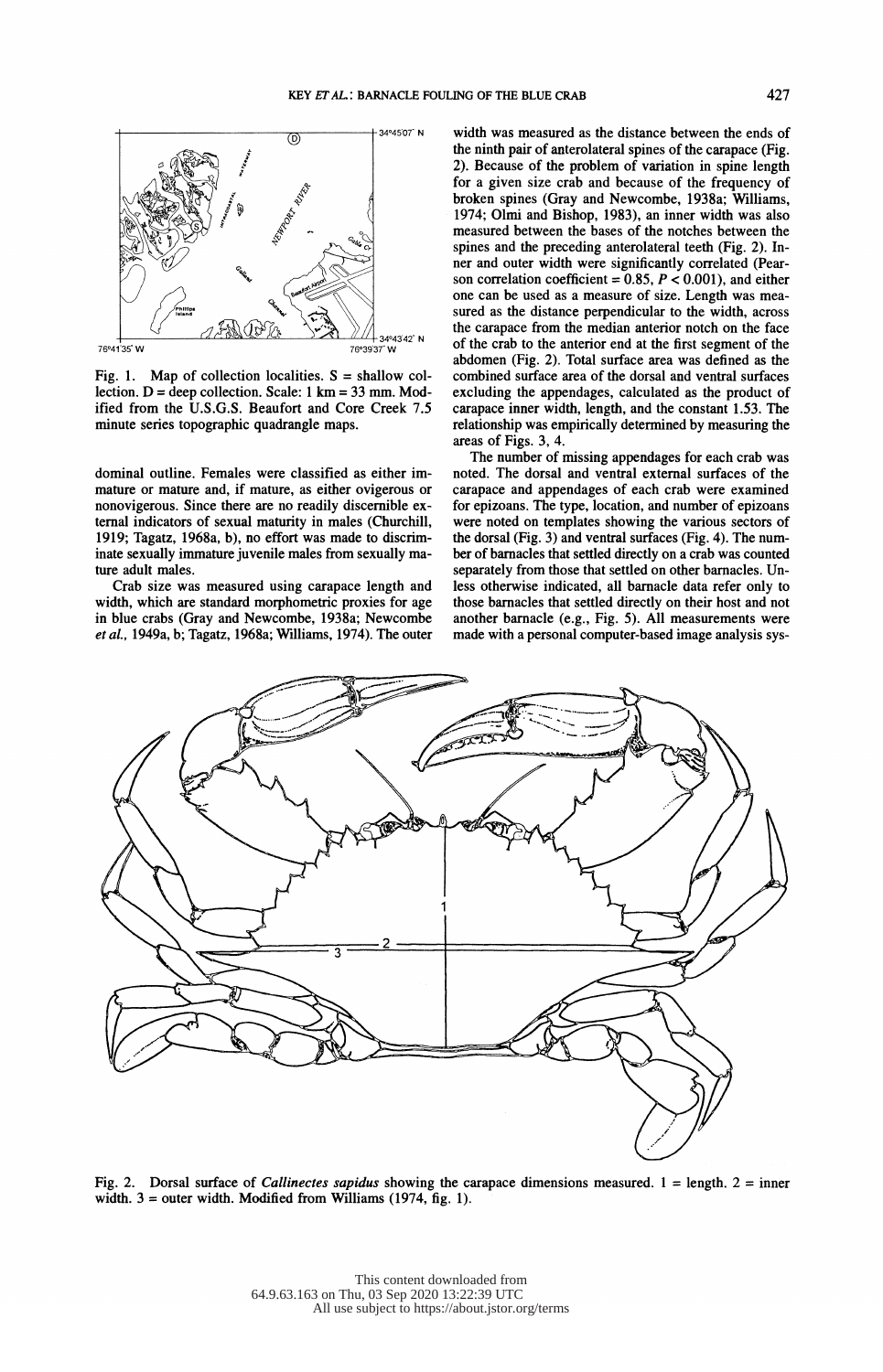

Fig. 3. Dorsal surface of *Callinectes sapidus* showing the various sectors examined for epizoans. From Rathbun<br>(1939, 6 to 1) Fig. 3. Dorsal surface of *Callinectes*.<br>(1930, fig. 1).

tem using digitized video images of the crabs. Repeat-<br>ability experiments indicate a measurement error of less water (Tagatz, 1968b; Williams, 1974). This<br>than 20% than 2.9%.

The orientation of the carinal to rostral axis of C. pat ula was measured relative to the long axis of the width of the crab through the lateral spines. Only those barna cles that settled directly on the carapace were measured. Barnacles growing on other barnacles and/or the ap pendages were excluded. Barnacle orientation was mea sured in 33.3° fields from 90° at the head of the crab to  $0^{\circ}$  at the lateral spines to  $-90^{\circ}$  at the abdomen.

### RESULTS AND DISCUSSION OF THE HOSTS

 A total of 168 crabs was collected, con sisting of 37 (22%) males and 131 (78%) fe males (Table 1). Of the females, 104 (79%) were mature but nonovigerous and 27 (21%) ovigerous. No sexually immature juvenile fe males were collected. Based on previous stud ies on the size of males at maturity (Gray and Newcombe, 1938b; Van Engel, 1990), all of the male crabs in the present study were prob ably adults. Of the  $168$  crabs,  $69$  (41%) were collected from the shallow environment and 99 (59%) came from the deep environment (Tables 2, 3). As mentioned, females tend to

 tem using digitized video images of the crabs. Repeat- be more common in deeper, higher salinity was confirmed here with the deep collection consisting of 95% females compared to only 54% in the shallow collection. This may re flect salinity differences in the two collection sites.

> All of the crabs were missing at least two appendages because the chelipeds were re moved for sale by the commercial collector. When combining the data from both collec tions, the percentage of appendages missing ranged from 100% for the first pereiopod to 13% for the fifth (swimming) pereiopod. The other missing appendages are attributed to au totomy presumably caused by damage to the appendages (Churchill, 1919), sudden de crease in temperature (Hay, 1905), or han dling (Kennelly et al., 1990). Because of the high frequency of missing appendages (e.g., Fig. 5), all surface area calculations exclude the appendages.

> The crabs ranged in size from 112-180-mm outer carapace width, from 96-133-mm inner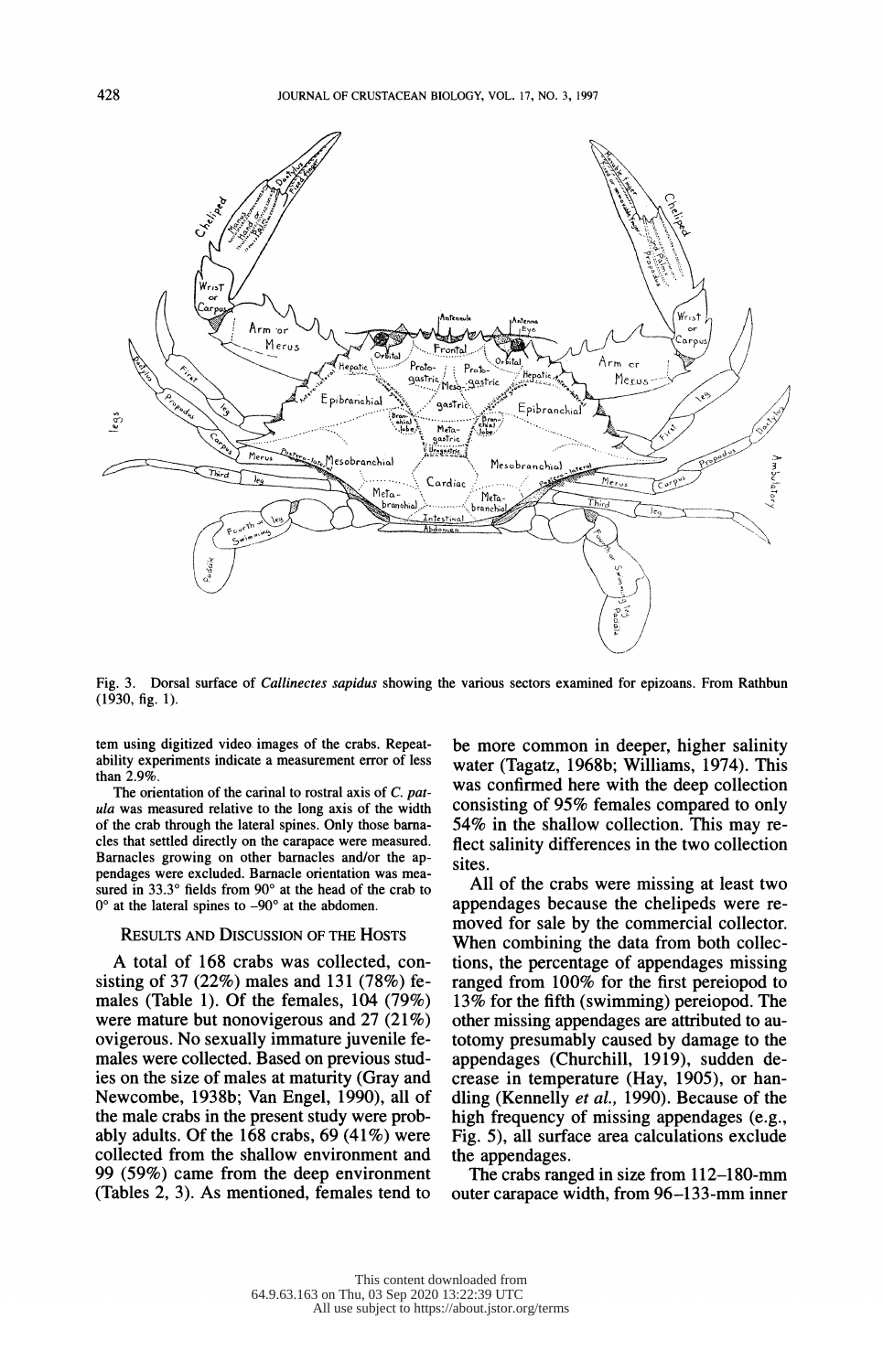

Fig. 4. Ventral (A) and frontal (B) surfaces of a male *Callinectes sapidus* showing the various sectors examined for epizoans. From Rathbun (1930, fig. 2).

 carapace width, and from 49-72-mm cara pace length. The summary carapace dimen sions for all the crabs are given in Table 1 and for the shallow and deep collections in Tables 2, 3, respectively. There were no significant differences in terms of total surface area be-



 Fig. 5. Dorsal surface of an ovigerous female Cal linectes sapidus from the shallow collection fouled by the barnacle Chelonibia patula. The distance between the ends of the ninth pair of anterolateral spines of the cara pace is 141 mm. Note: (1) the missing pereiopods (i.e., left first, second, and fifth; right first); (2) the gregarious nature of the barnacle settlement pattern; and (3) the lack of barnacles on the medial sectors of the carapace.

 tween the male and female crabs nor between the nonovigerous mature and ovigerous fe male crabs (*t*-test,  $P > 0.05$ ).

 Blue crabs often exhibit sexual dimorphism in size. Some studies have found that adult males tend to be larger in carapace length and width than adult females (Rathbun, 1896, 1930; Churchill, 1919; Williams, 1974, 1984), whereas others have found the oppo site (Tagatz, 1968a; Eldridge and Waltz, 1977). The fact that no significant difference was found in the size of the male and female crabs suggests that the sample may represent crabs of various ages that have previously lived in various geographic locations with dif ferent water depths, dissolved oxygen levels, temperatures, salinities, and food availability, all of which affect blue crab growth rates (Newcombe, 1945; Porter, 1956; Cargo, 1958a, b; Van Engel, 1958; Fischler, 1959; Haefner and Shuster, 1964; Tagatz, 1965, 1968a, b).

 The crabs from the shallow collection were significantly larger in terms of their total sur face area than those from the deep collection (*t*-test,  $P < 0.01$ ). Typically, smaller individuals, regardless of sex, are more common in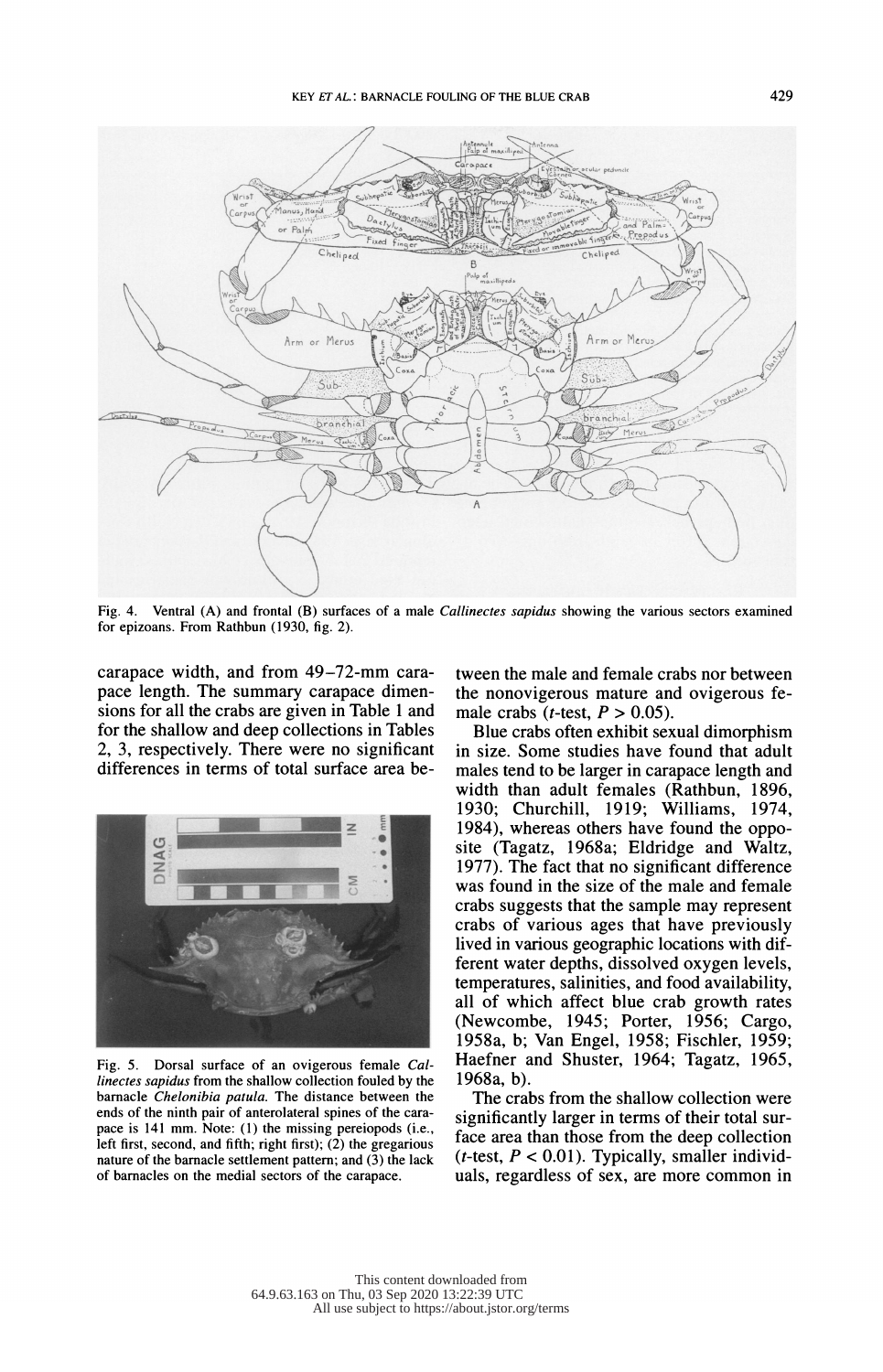| Character                                           | Males         | Nonovigerous<br>mature females | Ovigerous<br>females | Total<br>females | Total         |
|-----------------------------------------------------|---------------|--------------------------------|----------------------|------------------|---------------|
| Number of crabs collected                           | 37            | 104                            | 27                   | 131              | 168.          |
| % of crabs collected                                | 22.0          | 61.9                           | 16.1                 | 78.0             | 100.0         |
| Mean carapace outer width of crabs (mm)             | $134 \pm 13$  | $147 \pm 16$                   | $151 \pm 13$         | $148 \pm 15$     | $145 \pm 16$  |
| Mean carapace inner width of crabs (mm)             | $113 \pm 10$  | $111 \pm 10$                   | $113 \pm 8$          | $112 \pm 10$     | $112 \pm 10$  |
| Mean carapace length of crabs (mm)                  | $61 \pm 5$    | $60 \pm 5$                     | $61 \pm 4$           | $61 \pm 5$       | $61 \pm 5$    |
| Mean total surface area of crabs (mm <sup>2</sup> ) | 10.796        | 10.342                         | 10,528               | 10.435           | 10.435        |
|                                                     | ± 1.789       | ± 1.855                        | ± 1.285              | ± 1.752          | ± 1.766       |
| Number of crabs fouled by barnacles                 | 20            | 78                             | 14                   | 92               | 112           |
| Prevalence of barnacles $(\%)$                      | 54.1          | 75.0                           | 51.9                 | 70.2             | 66.7          |
| Total number of barnacles                           | 50            | 565                            | 86                   | 651              | 701           |
| Mean abundance of barnacles                         | $1.4 \pm 2.1$ | $5.4 \pm 6.9$                  | $3.2 \pm 4.5$        | $5.0 \pm 6.5$    | $4.2 \pm 6.0$ |
| Mean intensity of barnacles                         | $2.5 \pm 2.4$ | $7.2 \pm 7.1$                  | $6.1 \pm 4.6$        | $7.1 \pm 6.8$    | $6.3 \pm 6.5$ |

Table 1. Size data for the crab *Callinectes sapidus* and fouling data for the barnacle *Chelonibia patula* from both the shallow and deep collections combined  $( \pm SD)$ .

 shallower water (Hay, 1905; Churchill, 1919; Tagatz, 1968b; Dudley and Judy, 1973; Perry, 1975; Orth and van Montfrans, 1987). The re sults from the present study do not support this, perhaps because the shallow and deep collections differ in depth from only two to four meters.

## RESULTS AND DISCUSSION OF THE **ECTOSYMBIONTS**

 The external surfaces of the crabs were in fested by the following ectosymbionts: two species of balanomorph barnacles (Che lonibia patula (Ranzani) and Balanus am phitrite Darwin), a colonial ascidian, several ctenostome and cheilostome bryozoan colo nies, and serpulid worms. Since more than 99% of the epizoans were  $C$ . patula, this bar nacle will be the focus of the remainder of the paper.

 A total of 112 (67%) of the 168 crabs were fouled by C. patula. There was no significant difference in the prevalence of barnacle  fouling between the shallow (70%) and deep collections (65%) (*t*-test,  $P > 0.05$ ).

 Previous work on fouling of blue crabs by C. patula revealed prevalences of 22% in Florida (Gannon, 1990) to 85% in North Car olina (Crisp, 1983). Norse and Estevez (1977) reported that the prevalence of C. patula foul ing blue crabs in Colombian estuaries in creased in a seaward (i.e., higher salinity) di rection. The results from the present study do not support this, but longer-term data are needed for confirmation. This similarity in the prevalence of fouling between the shallow and deep collections suggests that the salin ities in the two collections were similar due to their similar depths  $(1-2 \text{ versus } 4-5 \text{ m})$ , or that the crabs inhabiting these two environ ments previously shared an environment else where (e.g., higher salinity waters toward the mouth of the estuary) where they were fouled by barnacle larvae. Thus, they brought the same prevalence of fouling into their respec tive environments. This shared seaward en-

Table 2. Size data for the crab Callinectes sapidus and fouling data for the barnacle Chelonibia patula from the shallow collection  $(\pm SD)$ .

| Character                                           | Males         | Nonovigerous<br>mature females | Ovigerous<br>females | Total<br>females | Total         |
|-----------------------------------------------------|---------------|--------------------------------|----------------------|------------------|---------------|
| Number of crabs collected                           | 32            | 26                             | 11                   | 37               | 69            |
| % of crabs collected                                | 46.4          | 37.7                           | 15.9                 | 53.6             | 100.0         |
| Mean carapace outer width of crabs (mm)             | $136 \pm 13$  | $152 \pm 14$                   | $145 \pm 16$         | $150 \pm 15$     | $144 \pm 16$  |
| Mean carapace inner width of crabs (mm)             | $115 \pm 10$  | $115 \pm 11$                   | $110 \pm 8$          | $113 \pm 10$     | $114 \pm 10$  |
| Mean carapace length of crabs (mm)                  | $63 \pm 5$    | $62 \pm 6$                     | $60 \pm 4$           | $62 \pm 5$       | $62 \pm 5$    |
| Mean total surface area of crabs (mm <sup>2</sup> ) | 11,066        | 10,890                         | 10,081               | 10,701           | 10.796        |
|                                                     | ± 1.716       | ± 1.921                        | ± 1.347              | ± 1.804          | ± 1,761       |
| Number of crabs fouled by barnacles                 | 18            | 22                             | 8                    | 30               | 48            |
| Prevalence of barnacles $(\%)$                      | 56.3          | 84.6                           | 72.7                 | 81.1             | 69.6          |
| Total number of barnacles                           | 40            | 156                            | 54                   | 210              | 250           |
| Mean abundance of barnacles                         | $1.3 \pm 5.4$ | $6.0 \pm 5.9$                  | $4.9 \pm 4.4$        | $5.7 \pm 5.4$    | $3.6 \pm 4.7$ |
| Mean intensity of barnacles                         | $2.2 \pm 1.9$ | $7.1 \pm 5.7$                  | $6.8 \pm 3.7$        | $7.0 \pm 5.2$    | $5.2 \pm 4.9$ |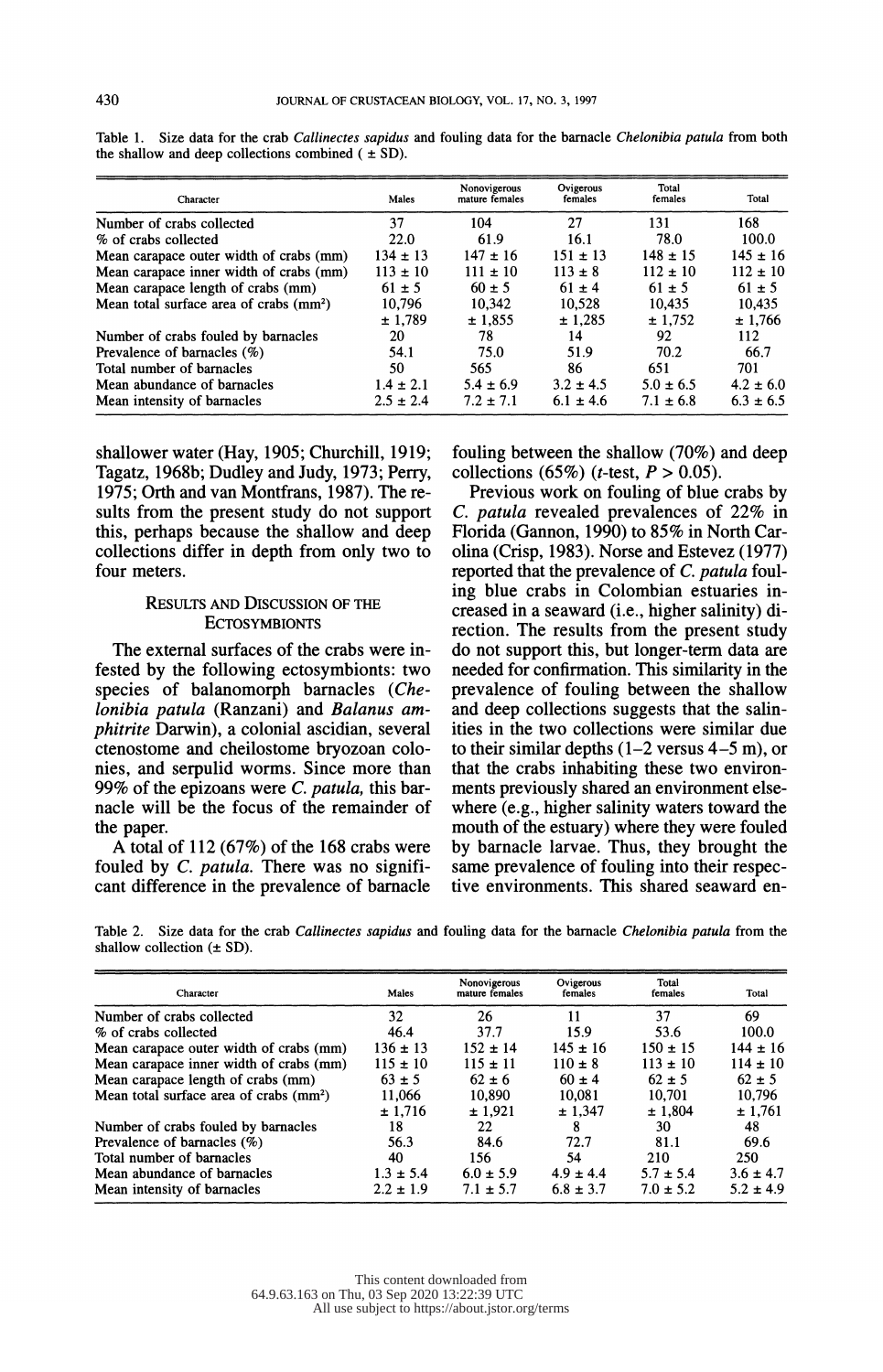| Character                                           | Males         | Nonovigerous<br>mature females | Ovigerous<br>females | Total<br>females | Total         |
|-----------------------------------------------------|---------------|--------------------------------|----------------------|------------------|---------------|
| Number of crabs collected                           | 5             | 78                             | 16                   | 94               | 99            |
| % of crabs collected                                | 5.1           | 78.8                           | 16.2                 | 94.9             | 100.0         |
| Mean carapace outer width of crabs (mm)             | $125 \pm 14$  | $145 \pm 16$                   | $155 \pm 8$          | $147 \pm 16$     | $145 \pm 16$  |
| Mean carapace inner width of crabs (mm)             | $105 \pm 8$   | $110 \pm 10$                   | $116 \pm 7$          | $111 \pm 10$     | $111 \pm 10$  |
| Mean carapace length of crabs (mm)                  | $58 \pm 5$    | $60 \pm 5$                     | $62 \pm 3$           | $60 \pm 5$       | $60 \pm 5$    |
| Mean total surface area of crabs (mm <sup>2</sup> ) | 9,302         | 10.081                         | 10.985               | 10.172           | 10.172        |
|                                                     | ± 1.453       | ± 1,787                        | ± 1.142              | ± 1,721          | ± 1,717       |
| Number of crabs fouled by barnacles                 |               | 56.                            | 6                    | 62               | 64            |
| Prevalence of barnacles (%)                         | 40.0          | 71.8                           | 37.5                 | 66.0             | 64.6          |
| Total number of barnacles                           | 10            | 409                            | 32                   | 441              | 451           |
| Mean abundance of barnacles                         | $2.0 \pm 3.9$ | $5.2 \pm 7.3$                  | $2.0 \pm 4.3$        | $4.7 \pm 6.9$    | $4.6 \pm 6.8$ |
| Mean intensity of barnacles                         | $5.0 \pm 5.7$ | $7.3 \pm 7.6$                  | $5.3 \pm 5.9$        | $7.1 \pm 7.5$    | $7.0 \pm 7.4$ |

Table 3. Size data for the crab Callinectes sapidus and fouling data for the barnacle Chelonibia patula from the deep collection  $(\pm SD)$ .

 vironment hypothesis is supported by the very presence of C. patula (see Overstreet, 1979) whose cyprid larvae require high salinity wa ter (Lang, 1976) and are present throughout the summer in the coastal waters of North Carolina (Crisp, 1983).

 Female crabs had a higher prevalence of C. patula (70%) than males (54%) (t-test,  $P <$  0.05). Previous studies have found similar re sults, and they noted that C. patula is espe cially common on aged female blue crabs in their final postlarval molt and who have spawned two or more times (Tagatz, 1968b; Perry and Stuck, 1979; Tatum, 1979; Crisp, 1983; Millikin and Williams, 1984). Previous workers hypothesized that females were more fouled than males, because the females enter terminal anecdysis after their pubertal molt, whereas the males continued to molt (Truitt, 1939; Van Engel, 1958; Tagatz, 1968b; Perry, 1975; Overstreet, 1979, 1983; Crisp, 1983). If females molt as frequently as males after the pubertal molt, females may be more heavily fouled for several other reasons. (1) Female crabs may be older, and, hence, would be ex posed to settling barnacle larvae over a longer period. This can be discounted as was dis cussed previously; the females were not sig nificantly larger (and, therefore, not presum ably older) than the males. (2) Females may be more attractive to settling barnacle larvae, but it has never been suggested that larvae of C. patula prefer female blue crabs. (3) Fe males spend more time in higher salinities, and, hence, they are more likely to be exposed to settling barnacle larvae. As mentioned above, female blue crabs typically migrate offshore after mating to higher salinity wa ter, where they carry their egg masses and de posit larvae. As hypothesized by Crisp (1983) and Overstreet (1983), it is here that the fe males are fouled by the barnacles which de velop in high salinity water. In contrast, most males remain in low salinity estuaries where infestation by barnacles occurs less frequently because of fewer barnacle larvae.

 The nonovigerous mature females (75%) were fouled significantly more than oviger ous females (52%) (*t*-test,  $P < 0.05$ ). The only other study of the prevalence of fouling of C. patula on crabs of differing sexual condi tion was by Shields (1992). That study, in volving a different host species, found that nonovigerous females were not significantly fouled more than ovigerous females, but this may simply reflect inclusion of immature fe males in that study.

There was no significant correlation  $(P >$  0.05) between crab surface area and the mean abundance or mean intensity of barnacles per crab. This was confirmed for all crabs com bined, shallow collection crabs, deep collec tion crabs, males, females, nonovigerous ma ture females, and ovigerous females. This same result has been found with C. patula on the crab Portunus pelagicus (L.) (see Shields, 1992). Other studies have suggested a positive correlation between fouling preva lence and host size, especially with older adult females (Churchill, 1919; Newcombe, 1945; Hopkins, 1947; Van Engel, 1958; Williams and Porter, 1964; Perry, 1975; El dridge and Waltz, 1977). In fact, the fouling prevalence and abundance of different epi zoans have been used as an indication of the physiological age of blue crabs (Williams and Porter, 1964; Scrocco and Fabianek, 1969). These studies suggest there should be a pos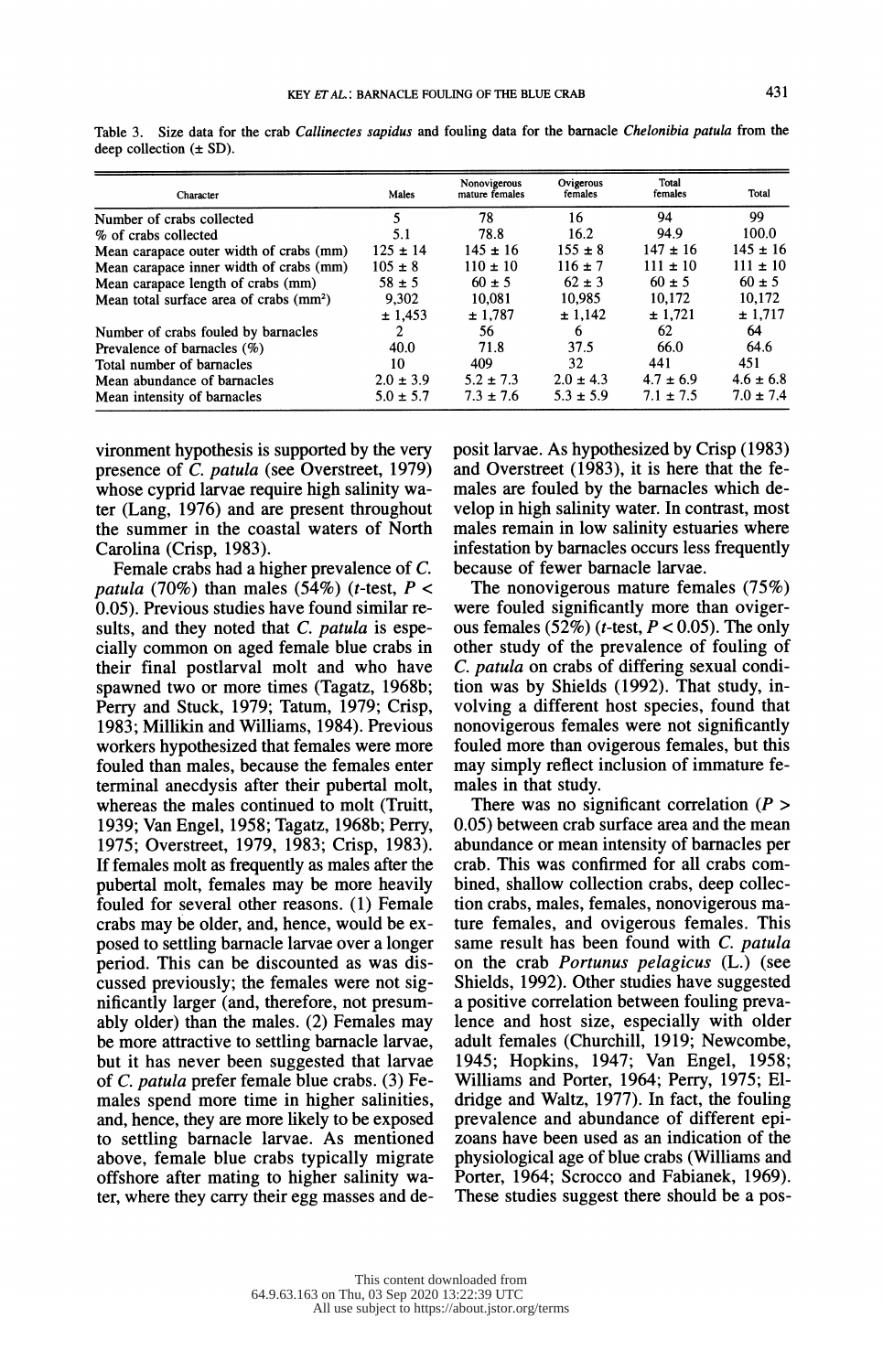itive correlation between crab size and the prevalence of barnacles for two reasons: (1) larger crabs make a larger target for larval set tlement, and (2) larger crabs are generally older, molt less frequently, and tend to be more fouled.

 In addition to the analysis of the preva lence, abundance, and intensity of barnacle fouling, the spatial distribution of barnacles was also analyzed. A total of 812 barnacles was found on the crabs. Of those, 701 (86%) were attached directly to the crab, and 111 (14%) were growing on previously settled barnacles. Of the 701 barnacles attached di rectly to the crabs, 15 (2%) were fouled by other barnacles. These 15 tended to be the largest barnacles (Fig. 5). On these 15 bar nacles, the number of epizoic barnacles ranged from  $1-14$  (mean = 7.4).

 The restriction of epizoic barnacles to the few largest host barnacles suggests that there is a minimum host barnacle size at which other barnacles will settle on, or that barna cle larvae are selective settlers. Where hard substrates are rare, many balanomorph spe cies settle epizoically on their own species, forming clumps attached to the substrate through the basis of only the first settled in dividual (Hui and Moyse, 1987). Chelonibia patula exhibits this gregarious style of larval settlement (Williams and Porter, 1964; Crisp, 1983), probably in response to settlement-in ducing proteins from conspecifics (Crisp, 1983; Gabbott and Larman, 1987). Gregari ous settling may also be a response to cer tain crabs being more attractive or having greater exposure to barnacle larvae (Gannon, 1990). The remaining discussion of the results from the barnacle data will be restricted to those barnacles that settled directly on crabs.

 The abundance of barnacles that were at tached directly to each host ranged from  $0-44$  (mean =  $4.2 \pm 6.0$ ), whereas the fouling intensity ranged from  $1-44$  (mean = 6.3)  $\pm$  6.5). This is lower than both the 10-20 C. patula reported on blue crabs in North Car olina by Crisp (1983) and the mean of 11.9 C. patula reported on Portunus pelagicus (see Shields, 1992). There was no significant dif ference in the fouling intensity between the shallow (mean =  $5.2 \pm 4.9$ ) and deep collections (mean =  $7.0 \pm 7.4$ ) nor between ovigerous (mean =  $6.1 \pm 4.6$ ) and nonovigerous mature females (mean =  $7.2 \pm 7.1$ ) (*t*-test, *P* > 0.05). The females (mean =  $7.1 \pm 6.8$ ), how ever, had a significantly higher fouling in tensity than the males (mean =  $2.5 \pm 2.4$ ) (ttest,  $\dot{P}$  < 0.001). These relative intensities of fouling are similar to the prevalences men tioned above.

 In addition to the analysis of the abundance and intensity of barnacle fouling, the orien tation of the carinal to rostral axis of the tur tle barnacles attached directly to their host was analyzed relative to the long axis of the width of the crab through the lateral spines. There was no preferential orientation of the barnacles for any of six  $33.3^{\circ}$  fields from  $90^{\circ}$ at the head of the crab to  $0^{\circ}$  at the lateral spines to -90° at the abdomen ( $\chi^2$  test,  $P > 0.05$ ). Even when combining the six fields into three groups (i.e.,  $90.0^{\circ}$  to 66.7°, 66.7° to 33.3°,  $33.3^{\circ}$  to  $0.0^{\circ}$ ,  $0.0^{\circ}$  to  $-33.3^{\circ}$ ,  $-33.3^{\circ}$  to  $-66.7^{\circ}$ , and  $-66.7^{\circ}$  to  $-90.0^{\circ}$ ), there was no preferred orientation ( $\gamma^2$  test,  $P > 0.05$ ).

 This lack of orientation of the barnacles contradicts the qualitative findings of Ross and Jackson (1972) who argued that the cari nal to rostral axes of C. patula on blue crabs tend to be oriented parallel to the long axis of the width of the crab through the lateral spines. They suggested that this orientation probably serves to maximize the feeding ca pabilities of the barnacles since the cirral net would be oriented parallel to the sideways di rection of movement of the crab. Several fac tors have been suggested as controls on the initial orientation of settling barnacle larvae. In order of decreasing importance (Crisp, 1975; Crisp and Bourget, 1985), these factors include substrate topography (Crisp and Barnes, 1954), light (Barnes et al., 1951), and water currents (Crisp and Stubbings, 1957; Forbes *et al.*, 1971). In regard to surface topography, there seemed to be a preference for the barnacles to settle on surface irregu larities, such as wounds and the subtle fur rows between the sectors on the carapace (Fig. 3), but this was not quantitatively ex amined. On a crowded substrate, available space imposed by previously settled larvae also obviously constrains barnacle orientation (Knight-Jones, 1953). The lack of barnacle orientation documented in this study may be due to these competing controls or to barna cle reorientation which is possible with later growth (Crisp, 1953; Anderson, 1994).

 The barnacles were also analyzed for their spatial distribution on the crabs. Barnacles from the appendages were excluded from this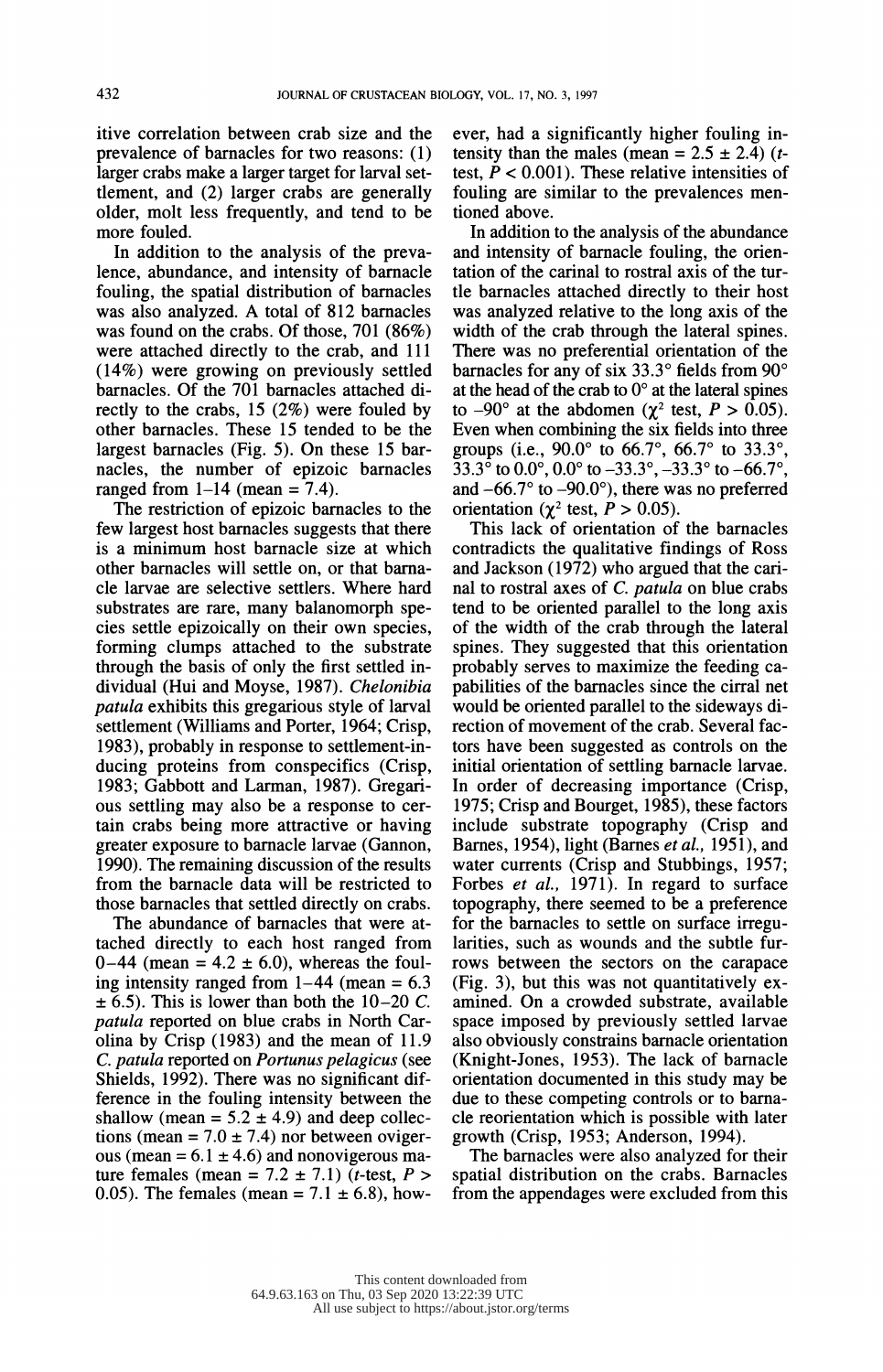analysis as mentioned above. There were sig nificantly more barnacles on the dorsal sur faces of the crabs (mean =  $2.9 \pm 4.6$ ) than on the ventral surfaces (mean =  $0.6 \pm 1.3$ ) (t-test,  $P < 0.001$ ). This reflects the fact that the en tire thoracic sternum (Fig. 3) was devoid of barnacles on all 168 crabs.

 Why would the dorsal surface of the crabs be more fouled? (1) The dorsal surface is more available to the settling larvae. (2) The settling barnacle larvae may prefer the dor sal surface because it is exposed to more light or because it has a more attractive biofilm (Crisp, 1974). (3) The prevalence of barna cle settlement may be lower on the ventral surface because of the presence of dense ag gregations of setae on the subbranchial sec tor of the ventral surface (Fig. 4). (4) The ven tral surface may experience more abrasion and siltation when the crabs walk along the substrate (Van Engel, 1979). (5) Host copu lation may also abrade epizoans. During cop ulation, the male holds the dorsal surface of the female close to his ventral surface for 5-12 h (Churchill, 1919; Truitt, 1939; Van Engel, 1958; Williams, 1965). The risk of abrading epizoans during copulation is a greater problem for male crabs, since female crabs copulate only immediately after molt ing, when they would be soft and likely de void of epizoans. Compared to other turtle barnacles, C. patula has a highly conical pro file, lacking internal, buttressed plates that strengthen other turtle barnacles (Frazier and Margaritoulis, 1990). As a result, C. patula is unlikely to survive physical abrasion with other organisms or the substrate (Frazier and Margaritoulis, 1990).

 The second set of analyses involved com paring the relative prevalence of barnacle fouling on the various sectors of the dorsal surfaces of the crabs. Barnacles from the ven tral surface (15% of total number of barna cles) were excluded from this analysis be cause of the different relative surface areas of the ventral sectors (e.g., abdomen) between male and female crabs. The percentage of bar nacles on each sector of the carapace was compared to the relative surface area of each sector (Fig. 3). The results indicate no sig nificant difference in the number of barnacles settling on any one particular region of the carapace ( $\chi^2$  test,  $P > 0.05$ ).

 There was a distinctive pattern of more bar nacles than expected on the lateral (i.e., he patic, epibranchial, branchial, mesobranchial, and metabranchial) sectors and fewer than ex pected on the medial (i.e., orbital, protogas tric, mesogastric, metagastric, cardiac, and in testinal) sectors (e.g., Fig. 5). The only ex ceptions to this pattern were the urogastric and frontal, both medial, with slightly more barnacles than expected. To test the signifi cance of this pattern, the barnacle data were grouped into the medial and lateral sectors and standardized for the relative surface ar eas. The results indicate that there are sig nificantly more barnacles per unit area (mm2) in the lateral sectors (mean =  $0.00023 \pm$  $0.00039$ ) than in the medial sectors (mean =  $0.00007 \pm 0.00015$  (*t*-test, *P* < 0.001).

 The relative lack of barnacles on the me dial sectors may reflect relatively more abra sion during burrowing. Blue crabs often bur row into the substrate and hide with only their antennae exposed (Hay, 1905; Churchill, 1919; Thomas et al., 1990; Williams et al., 1990; van Montfrans et al., 1991; Auster and Degoursey, 1994). Blue crabs may burrow to avoid predators (Orth and van Montfrans, 1982; Wilson *et al.*, 1987) or to hibernate dur ing the winter months (Millikin and Williams, 1984). This has been observed during the winter in the Beaufort area (Dudley and Judy, 1971). This burrowing activity may abrade barnacles more on the medial sectors, since the medial sectors are topographically higher than the lateral sectors (Fig. 4b).

 Another analysis grouped the number of barnacles into anterior (i.e., frontal, mesogas tric, protogastric, orbital, hepatic, and epi branchial) sectors and posterior (i.e., metagas tric, urogastric, cardiac, intestinal, branchial, mesobranchial, and metabranchial) sectors. The data were standardized for the relative surface areas of these two groups of sectors. The results indicate that there is no signifi cant difference in the number of barnacles per unit area (mm<sup>2</sup>) between the anterior (mean  $= 0.00012 \pm 0.00024$  and posterior sectors  $(\text{mean} = 0.00017 \pm 0.00030)$  (*t*-test, *P* > 0.05).

#### COSTS AND BENEFITS OF EPIBIOSIS

 The costs and benefits of epibiosis have re cently been reviewed for ephemeral substrates in general (Key et al., 1995, 1996a) and crustaceans in particular (Key et al., 1996a, b), and will not be reviewed here. Comments will be restricted to the blue crab/barnacle rela tionships addressed in the present study.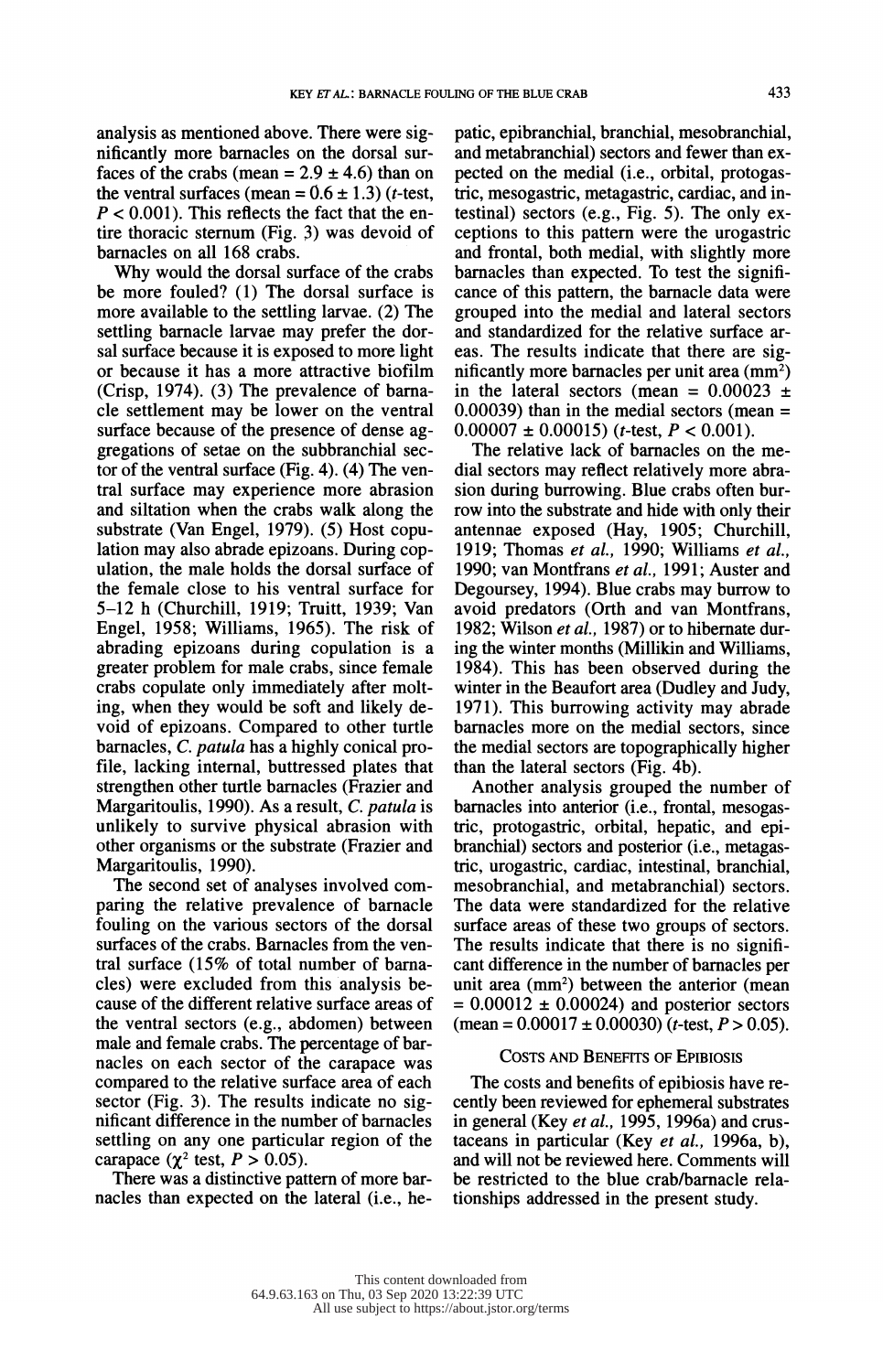There are potential costs for the host blue crabs that are fouled by this barnacle. Several studies have argued that C. patula can nega tively impact blue crabs when the weight be comes a burden, swimming ability is impaired due to increased drag, or movement of en crusted appendages is hampered, all of which make the crab more vulnerable to predators (Tatum, 1979; Overstreet, 1979, 1983). This is especially true of female crabs which after spawning gradually become debilitated under epizoic attack (Williams, 1984).

 Other epizoans can also negatively affect the host blue crabs. An unidentified colonial ascidian was found on the left ocular pedun cle of one crab, possibly impairing its vision. In some host/epizoan relationships, the ec tosymbionts may compete with their host for food resources (Wahl, 1989). This is not likely a problem for the blue crab, which is an omnivorous predator, scavenger, and can nibal whose diet consists mostly of molluscs, crustaceans, and fish (Darnell, 1958; Tagatz, 1968b; Laughlin, 1982). The large-prey consuming blue crabs do not obviously compete with the plankton-eating epizoic barnacles.

 The only potential benefit to the host blue crabs is if C. patula provided a protective role for the host via camouflage (Wahl, 1989). Rasmussen (1973) and Ingle (1983) argued that some epibionts on crabs serve just such a function. This phenomenon is best exhib ited in the decorator crabs which actively af fix a variety of organisms to their carapaces (Wicksten, 1980). This potential benefit to the hosts probably does not accrue to the blue crabs in the present study, since the barna cles are sloughed off after each molt, unless the hosts are anecdysial.

 The potential costs of epibiosis to the bar nacles are few. The motile host blue crabs may expose the barnacles to environments where the temperature, salinity, and/or dis solved oxygen are suitable for the crab, but harmful to the barnacle. As mentioned above, the ecological range of the blue crab is much greater than that of the barnacle. The ec tosymbiotic barnacles may also be abraded by a variety of host activities such as burrow ing and copulation. Epizoans may be killed when their host crab is preyed upon. Blue crabs are preyed upon by a variety of animals including other blue crabs, starfish, fish (in cluding eels and sharks), alligators, birds, and mammals (Gunter, 1945; Darnell, 1959; Ad kins, 1972; Wenner and Musick, 1975; Mil likin and Williams, 1984; Wilson et al., 1987; Hunt and Slack, 1989; Platt et al., 1990; Still well and Kohler, 1993; Auster and De goursey, 1994). The main cost to the barna cles is obviously the molting of the host crab, which removes the barnacles from their liv ing host. This may lead to their demise if the molted shell is eaten or buried.

 There is a variety of potential benefits for epizoans living on motile benthic host sub strates (Wahl, 1989; Key et al., 1995, 1996a, b). All of the following potential benefits to the barnacles in the present study obviously depend on whether or not the barnacles are able to sexually reproduce before the host blue crabs molt. (1) Since most marine com munities experience intense competition for substrate space (Paine, 1974; Jackson, 1977; Connell and Keough, 1985), colonization of living substrates may be beneficial to epi zoans. Intertidal barnacles in particular ex perience intense substrate competition and predation pressure (Connell, 1961a, b). The epibiosis of some species of barnacles on crabs may have evolved in response to this substrate competition and predation pressure on the barnacles (Foster, 1987). (2) Move ment of the host may improve the dispersal and gene flow of the epizoans and expand the biogeographic distribution of the epizoans by increasing the range of larval dispersal. This benefit depends on the relative range of the hosts and the larvae of the epizoans. (3) Cur rents generated by the movement, breathing, and/or feeding of the host may improve the food supply to suspension-feeding epizoans as well as improve the removal of wastes pro duced by the epizoans. (4) Epizoans may be protected from their predators by the activi ties of the host.

 These potential gains that may accrue from epibiosis are to some degree offset by the short life-spans associated with ephemeral substrates such as the exoskeletons of deca pod crustaceans. The fact that these barna cle/crab relationships have repeatedly evolved suggests that there is a real benefit to the bar nacles (Foster, 1987). In summary, the po tential costs of epibiosis to the host blue crabs appear to be greater than any benefits which may accrue. On the contrary, the potential benefits of epibiosis to the symbionts appear to be greater than any costs.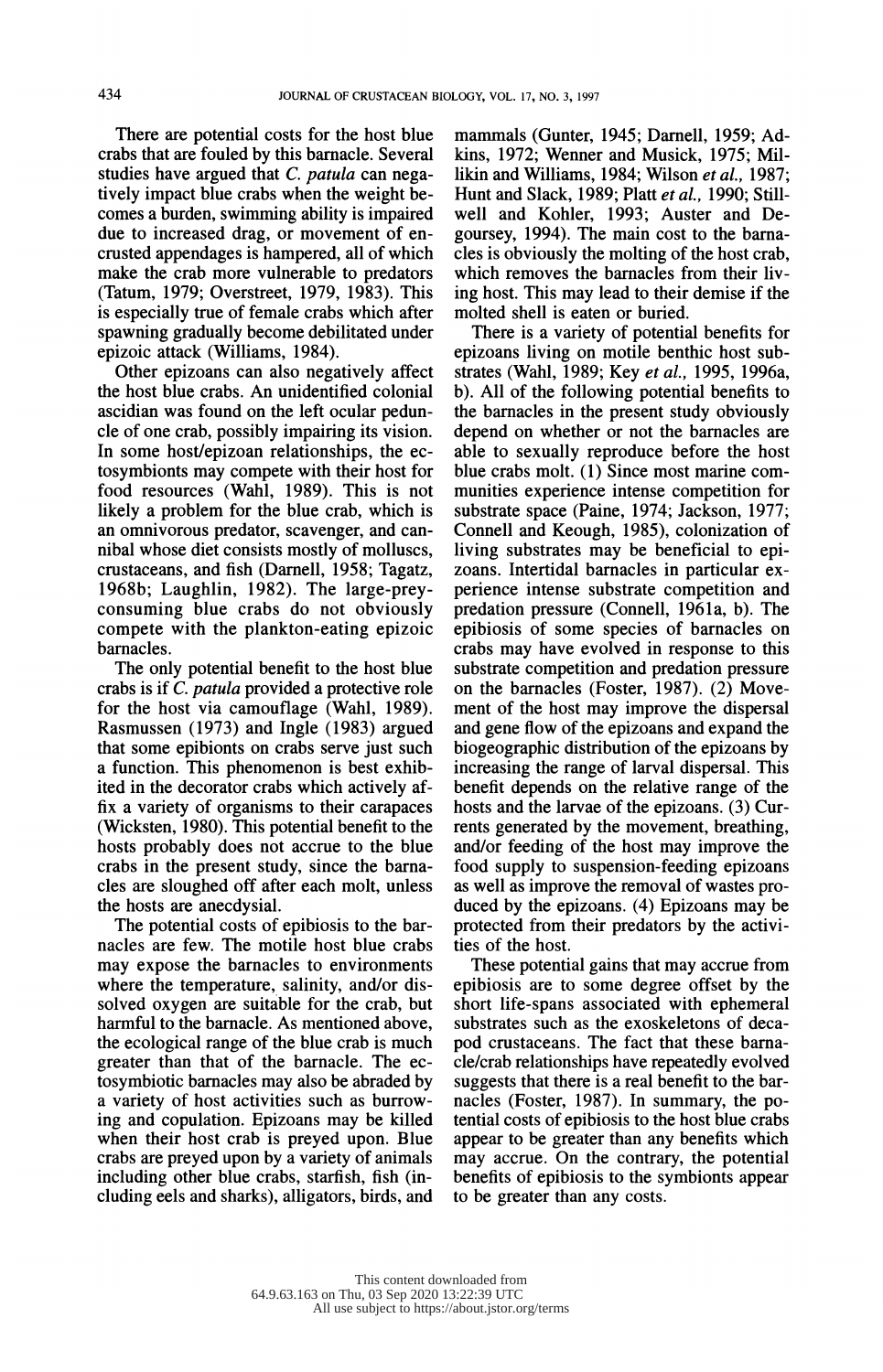We thank Mark Hooper for letting us use his com mercial crab pots to collect the crabs, and Bill Kirby- Smith for providing temperature data. Stefanie Comas tro helped with some of the data collection and Tara Jones did the drafting. This research received financial support from Dickinson College, the Charles A. Dana Foundation, and a National Science Foundation grant (BSR-8917108) to MMK.

#### LITERATURE CITED

- Adkins, G. 1972. Notes on the occurrence and distribu tion of the rhizocephalan parasite (Loxothylacus tex anus Boschma) of blue crabs (Callinectes sapidus Rath bun) in Louisiana estuaries.-Technical Bulletin of the Louisiana Wildlife and Fisheries Commission 2: 1-13.
- 1979. The blue crab fishery of Louisiana.— $In:$  H. M. Perry and W. A. Van Engel, eds., Proceedings of the blue crab colloquium. Pp. 15-16. Gulf States Ma rine Fisheries Commission, Biloxi, Mississippi.
- Anderson, D. T. 1994. Barnacles: structure, function, de velopment, and evolution.---Chapman and Hall, London, England. Pp. 1-357.
- Archambault, J. A., E. L. Wenner, and J. D. Whitaker. 1990. Life history and abundance of blue crab, Cal linectes sapidus Rathbun, at Charleston Harbor, South Carolina.---Bulletin of Marine Science 46: 145-158.
- Auster, P. J., and R. E. Degoursey. 1994. Winter preda tion on blue crabs, Callinectes sapidus, by starfish, As terias forbesi.--Journal of Shellfish Research 13: 361-366.
- Barnes, H., D. J. Crisp, and H. T. Powell. 1951. Obser vations on the orientation of some species of barna cles.-Journal of Animal Ecology 20: 227-241.
- Cargo, D. G. 1958a. Sizes of crabs compared.-Maryland Tidewater News 13: 1-4.
- . 1958b. The migration of adult female blue crabs, Callinectes sapidus Rathbun, in Chincoteague Bay and adjacent waters.--Journal of Marine Research 16: 180-191.
- Causey, D. 1961. The barnacle genus Octolasmis in the Gulf of Mexico.-Turtox News 39: 51-55.
- Christie, A. O., and R. Dalley. 1987. Barnacle fouling and its prevention.—*In*: A. J. Southward, ed., Barna cle biology. Pp. 419-433. A. A. Balkema, Rotterdam, The Netherlands.
- Churchill, Jr., E. P. 1919. Life history of the blue crab.-Bulletin of the Bureau of Fisheries 36: 95-128.
- Coker, R. E. 1902. Notes on a species of barnacle (Dichelaspis) parasitic on the gills of edible crabs.- United States Fish Commission Bulletin 21: 399-412.
- Connell, J. H. 1961a. The influence of interspecific com petition and other factors on the distribution of the bar nacle Chthamalus stellatus.-Ecology 42: 710-723.
- . 1961b. Effects of competition, predation by Thais lapillus and other factors on natural populations of the barnacle Balanus balanoides.—Ecological Monographs 31: 61-104.
- , and M. J. Keough. 1985. Disturbance and patch dynamics of subtidal marine animals on hard sub strata.--In: S. T. A. Pickett and P. S. White, eds., The ecology of natural disturbance and patch dynamics. Pp. 125-151. Academic Press, San Diego, California.
- Costlow, Jr., J. D., and C. G. Bookhout. 1959. The lar val development of Callinectes sapidus Rathbun reared in the laboratory.—Biological Bulletin 116: 373-396.
- Crisp, D. J. 1953. Changes in the orientation of barna cles of certain species in relation to water currents. Journal of Animal Ecology 22: 331-343.
- . 1974. Factors influencing the settlement of ma rine invertebrate larvae.- $In: P.$  T. Grant and A. M. Mackie, eds., Chemoreception in marine organisms. Pp. 177-265. Academic Press, London, England.
- . 1975. Settlement responses in marine organ isms. $-\ln$ : R. C. Newell, ed., Adaptations to the environment. Pp. 83-124. Butterworths, London, England.
- . 1983. Chelonibia patula (Ranzani), a pointer to the evolution of the complemental male.—Marine Biology Letters 4: 281-294.
- , and H. Barnes. 1954. The orientation and dis tribution of barnacles at settlement with particular ref erence to surface contour.—Journal of Animal Ecology 23: 142-162.
- and E. Bourget. 1985. Growth in barnacles.-Advances in Marine Biology 22: 199-244.
- , and J. D. Costlow, Jr. 1963. The tolerance of developing cirripede embryos to salinity and tempera ture.-Oikos 14: 22-34.
- , and H. G. Stubbings. 1957. The orientation of barnacles to water currents.--Journal of Animal Ecology 26: 174-196.
- Daniels, B. A., and R. T. Sawyer. 1975. The biology of the leech Myzobdella lugubris infesting blue crabs and catfish.-Biological Bulletin 143: 193-198.
- Darnell, R. M. 1958. Food habits of fishes and larger in vertebrates of Lake Pontchartrain, Louisiana, an estu arine community.-Publications of the University of Texas Institute of Marine Science 5: 353-416.
- . 1959. Studies of the life history of the blue crab (Callinectes sapidus Rathbun) in Louisiana waters.- Transactions of the American Fisheries Society 88: 294-304.
- Darwin, C. 1854. A monograph on the sub-class Cirri pedia. Vol. 2: The Balanidae, the Verrucidae.—Ray Society, London, England. Pp. 1-684.
- Daugherty, Jr., F. M. 1952. The blue crab investigation, 1949-1950.-Texas Journal of Science 4: 77-84.
- DeTurk, W. E. 1940. The parasites and commensals of some crabs of Beaufort, North Carolina.--Ph.D. dis sertation. Duke University, Durham, North Carolina. Pp. 1-105.
- Dudley, D. L., and M. H. Judy. 1971. Occurrence of lar val, juvenile, and mature crabs in the vicinity of Beau fort Inlet, North Carolina.-National Oceanic and At mospheric Administration, Technical Report NMFS SSRF-637. Pp. 1-10.<br>  $\frac{1}{1}$  and  $\frac{1}{1}$  19
- -. 1973. Seasonal abundance and dis tribution of juvenile blue crabs in Core Sound, North Carolina 1965-1968.—Chesapeake Science 14: 51-55.
- Ekman, S. 1953. Zoogeography of the sea.-Sidgwick and Jackson, London, England. Pp. 1-417.
- Eldridge, P. J., and W. Waltz. 1977. Observations on the commercial fishery for blue crabs, Callinectes sapidus, in estuaries in the southern half of South Carolina.- South Carolina Marine Resources Center Technical Re port 21: 1-35.
- Fischler, K. J. 1959. Occurrence of extremely small ovigerous crabs (Callinectes sp.) in coastal North Car olina.-Ecology 40: 720.
- Fitz, H. C., and R. G. Wiegert. 1992. Local population dynamics of estuarine blue crabs: abundance, recruit ment and loss.—Marine Ecology Progress Series 87:  $23 - 40.$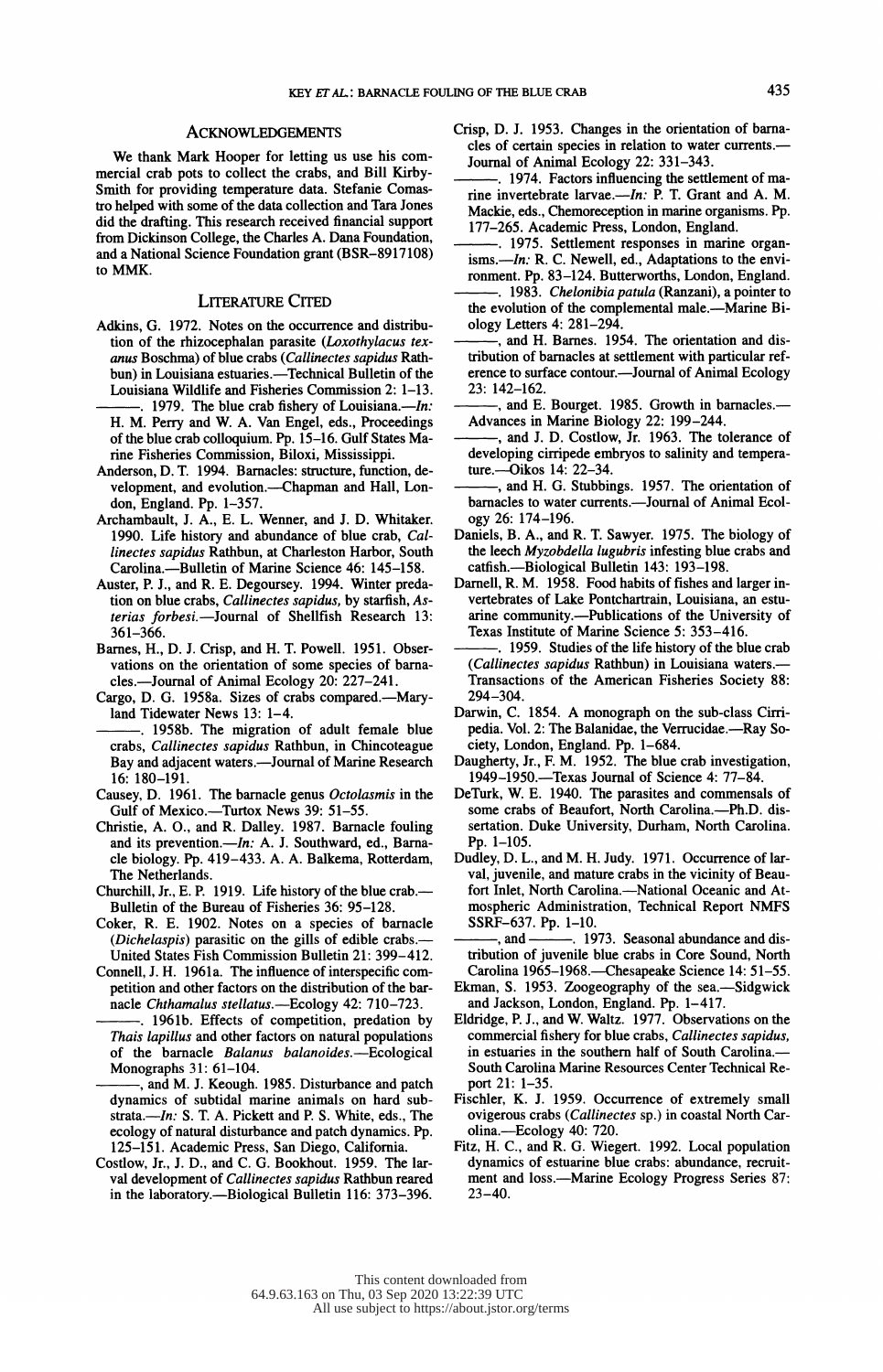- Forbes, L., M. J. B. Seward, and D. J. Crisp. 1971. Ori entation to light and the shading response in barna cles.--In: D. J. Crisp, ed., 4th European marine biol ogy symposium. Pp. 539-558. Cambridge University Press, Cambridge, England.
- Foster, B. A. 1987. Barnacle ecology and adaptation.— In: A. J. Southward, ed., Barnacle biology. Pp. 113-133. A. A. Balkema, Rotterdam, The Netherlands.
- Franks, J. S., J. Y. Christmas, W. L. Siler, R. Combs, R. Waller, and C. Burns. 1972. A study of nektonic and benthic faunas of the shallow Gulf of Mexico off the state of Mississippi as related to some physical, chem ical and geological factors.-Gulf Research Reports  $4: 1 - 148.$
- Frazier, J. G., and D. Margaritoulis. 1990. The occur rence of the barnacle, Chelonibia patula (Ranzani, 1818), on an inanimate substratum (Cirripedia, Tho racica).-Crustaceana 59: 213-218.
- Gabbott, P. A., and V. N. Larman. 1987. The chemical ba sis of gregariousness in cirripedes: a review (1953-  $1984$ . $\frac{1}{2}$   $\frac{1}{2}$  A. J. Southward, ed., Barnacle biology. Pp. 377-388. A. A. Balkema, Rotterdam, The Netherlands.
- Gannon, A. T. 1990. Distribution of Octolasmis muel leri: an ectocommensal gill barnacle on the blue crab.-Bulletin of Marine Science 46: 55-61.
- , and M. G. Wheatly. 1992. Physiological effects of an ectocommensal gill barnacle, Octolasmis muel leri, on gas exchange in the blue crab Callinectes sapidus.—Journal of Crustacean Biology 12: 11–18.<br>------, and --------. 1995. Physiological effects of a gi
- . 1995. Physiological effects of a gill barnacle on host blue crabs during short-term exercise and recovery.—Marine Behaviour and Physiology 24: 215-225.
- Gray, E. H., and C. L. Newcombe. 1938a. The relative growth of parts in the blue crab Callinectes sapidus Rathbun.-Growth 2: 235-246.

-. 1938b. Studies of moulting in Callinectes sapidus Rathbun.-Growth 2: 285-296.

- Guerin, J. L., and W. B. Stickle. 1992. Effects of salin ity gradients on the tolerance and bioenergetics of ju venile blue crabs (Callinectes sapidus) from waters of different environmental salinities.-Marine Biology 114: 391-396.
- Gunter, G. 1945. Studies on marine fishes of Texas.- Publications of the University of Texas Institute of Ma rine Science 1: 1-190.
- . 1950. Seasonal population changes and distri butions as related to salinity, of certain invertebrates of the Texas coast, including the commercial shrimp.- Publications of the University of Texas Institute of Ma rine Science 1: 7-51.
- Haefner, Jr., P. A., and C. N. Shuster, Jr. 1964. Length increments during terminal molt of the female blue crab, Callinectes sapidus, in different salinity envi ronments.-Chesapeake Science 5: 114-118.
- Harris, Jr., R. E. 1979. Life history, ecology, and stock assessment of the blue crab Callinectes sapidus of the United States Atlantic coast: a review.—In: H. M. Perry and W. A. Van Engel, eds., Proceedings of the blue crab colloquium. Pp. 59-63. Gulf States Marine Fisheries Commission, Biloxi, Mississippi.
- Havens, K. J., and J. R. McConaugha. 1990. Molting in the mature female blue crab, Callinectes sapidus Rath bun.-Bulletin of Marine Science 46: 37-47.
- Hay, W. P. 1905. The life history of the blue crab (Callinectes sapidus).-Report of the Commissioner of the Bureau of Fisheries. Pp. 395-413.
- Hentschel, E. 1923. Der Bewuchs an Seeshiffen.---In ternationale Revue der gesamten Hydrobiologie und Hydrographie 11: 238-264.
- Hines, A. H., R. N. Lipcius, and A. M. Haddon. 1987. Population dynamics and habitat partitioning by size, sex, and molt stage of blue crab *Callinectes sapidus* in a subestuary of central Chesapeake Bay.—Marine Ecology Progress Series 36: 55-64.
- Hiro, F. 1936. On the commensalism between the cir ripeds and other animals.-Ecological Review (Sendai)  $2: 58 - 65.$
- Hopkins, S. H. 1947. The nemertean Carcinonemertes as an indicator of the spawning history of the crab, Call inectes sapidus.—Journal of Parasitology 33: 146-150.
- Hui, E., and J. Moyse. 1987. Settlement patterns and competition for space.--In: A. J. Southward, ed., Bar nacle biology. Pp. 363-376. A. A. Balkema, Rotter dam, The Netherlands.
- Humes, A. G. 1941. Notes on Octolasmis mülleri (Coker), a barnacle commensal on crabs.-Transactions of the American Microscopical Society 60: 101-103.
- . 1942. The morphology, taxonomy, and bio nomics of the nemertean genus Carcinonemertes.—Illinois Biological Monographs 18: 1-105.
- Hunt, H. E., and R. D. Slack. 1989. Winter diets of whooping and sandhill cranes in south Texas, U.S.A.- Journal of Wildlife Management 53: 1150-1154.
- Hutton, R. F., and F. Sogandares-Bernal. 1959. Notes on the distribution of the leech, Myzobdella lugubris Leidy, and its association with the mortality of the blue crab, Callinectes sapidus Rathbun.--Journal of Parasitology 45: 384, 404, 430.
- Ingle, R. W. 1983. Shallow-water crabs.—Synopses of the British Fauna, new series 25: 1-206.
- Jackson, J. B. C. 1977. Competition on marine hard sub strata: the adaptive significance of solitary and colonial strategies.-American Naturalist 111: 743-767.
- Jeffries, W. B., and H. K. Voris. 1983. The distribution, size, and reproduction of the pedunculate barnacle, Oc tolasmis mülleri (Coker, 1902), on the blue crab, Callinectes sapidus (Rathbun, 1896).-Fieldiana (Zoology) 16: 1-10.
- Judy, M. H., and D. L. Dudley. 1970. Movements of tagged blue crabs in North Carolina waters.--Commercial Fisheries Review 32: 29-35.
- Kennelly, S. J., D. Watkins, and J. R. Craig. 1990. Mor tality of discarded spanner crabs Ranina ranina (Lin naeus) in a tangle-net fishery-laboratory and field ex periments.--Journal of Experimental Marine Biology and Ecology 140: 39-48.
- Key, Jr., M. M., W. B. Jeffries, and H. K. Voris. 1995. Epizoic bryozoans, sea snakes, and other nektonic sub strates.--Bulletin of Marine Science 56: 462-474.
- , and C. M. Yang. 1996a. Epi zoic bryozoans and mobile ephemeral host substrata. In: D. P. Gordon, A. M. Smith, and J. A. Grant-Mackie, eds., Bryozoans in space and time. Pp. 157-165. Na tional Institute of Water and Atmospheric Research,
- Wellington, New Zealand.<br>
——, ———, ———, and --. 1996b. Epizoic bryozoans, horseshoe crabs, and other mobile benthic substrates.--Bulletin of Marine Science 58: 368-384.
- Kirby-Smith, W. W., and I. E. Gray. 1977. A checklist of common invertebrate animals of Beaufort, North Carolina.-Duke University Marine Laboratory Ref erence Museum, third edition, Beaufort, North Car olina. Pp. 1-32.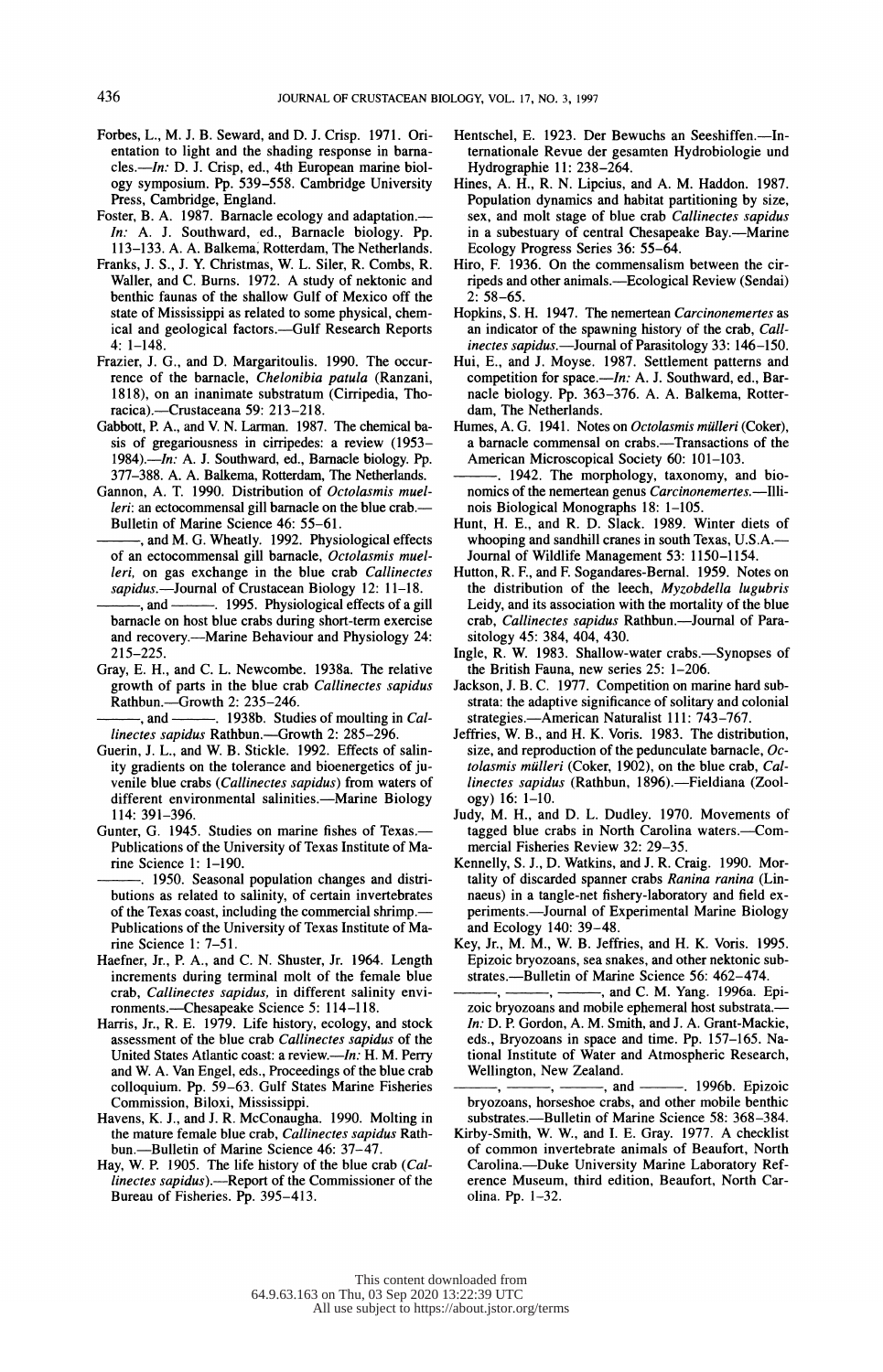- Knight-Jones, E. W. 1953. Laboratory experiments on gregariousness during settling in Balanus balanoides and other barnacles.—Journal of Experimental Biology 30: 584-598.
- Lang, Jr., W. H. 1976. The larval development of the bar nacles Octolasmis mülleri and Chelonibia patula.-American Zoologist 16: 219.
- Laughlin, R. A. 1982. Feeding habits of the blue crab, Callinectes sapidus Rathbun, in the Appalachicola es tuary, Florida.--Bulletin of Marine Science 32: 807-822.
- Lunz, G. R. 1951. Investigations of trawling for crabs in inshore waters of South Carolina.-Report to the South Carolina Board of Fisheries, Bears Bluff Laboratory, Wadmalaw Island, South Carolina. Pp. 1-12.
- McDougall, K. D. 1943. Sessile marine invertebrates of Beaufort, North Carolina.-Ecological Monographs 13: 321-374.
- Margolis, L., G. W. Esch, J. C. Holmes, A. M. Kuris, and J. A. Schad. 1982. The use of ecological terms in parasitology.—Journal of Parasitology 68: 131-133.
- Maturo, Jr., F. J. S. 1957. A study of the Bryozoa of Beaufort, North Carolina, and vicinity.-Journal of the Elisha Mitchell Scientific Society 73: 11-68.
- . 1968. The distributional pattern of the Bryozoa of the east coast of the United States exclusive of New England.-Atti della Societa Italiana di Scienze Natu rali, Museo Civico di Storia Naturale di Milano 108: 261-284.
- Meyer, M. C., and A. A. Barden, Jr. 1955. Leeches sym biotic on Arthropoda, especially decapod Crustacea. Wasmann Journal of Biology 13: 297-311.
- Millikin, M. R., and A. B. Williams. 1984. Synopsis of biological data on the blue crab, Callinectes sapidus Rathbun.---United States Department of Commerce, National Oceanic and Atmospheric Administration Technical Report NMFS 1. Pp. 1-39.
- More, W. R. 1969. A contribution to the biology of the blue crab (Callinectes sapidus Rathbun) in Texas, with a description of the fishery.-Texas Parks and Wildlife Department Technical Series 1: 1-31.
- Newcombe, C. L. 1945. 1944-1945 report of the Vir ginia Fisheries Laboratory.—Virginia Commission of Fisheries, Annual Report, 46 and 47. Pp. 21-30.
	- , F. Campbell, and A. M. Eckstine. 1949a. A study of the form and growth of the blue crab Callinectes sapidus Rathbun.-Growth 13: 71-96.
- , M. R. Sandoz, and R. Rogers-Talbert. 1949b. Differential growth and moulting characteristics of the blue crab Callinectes sapidus Rathbun.-Journal of Experimental Zoology 110: 113-152.
- Newman, W. A. 1987. Evolution of cirripedes and their major groups.—In: A. J. Southward, ed., Barnacle bi ology. Pp. 3-42. A. A. Balkema, Rotterdam, The Netherlands.
- , and A. Ross. 1976. Revision of the bal anomorph barnacles; including a catalog of the spe cies.-San Diego Society of Natural History, Memoir  $9: 1 - 108.$
- Norse, E. A., and M. Estevez. 1977. Studies on portu nid crabs from the eastern Pacific. I. Zonation along environmental stress gradients from the coast of Colombia.-Marine Biology 40: 365-373.
- Odum, H. T. 1953. Factors controlling marine invasion into Florida fresh waters.-Bulletin of Marine Science of the Gulf and Caribbean 3: 134-156.
- Olmi III, E. J., and J. M. Bishop. 1983. Variations in

 total width-weight relationships of blue crabs, Call inectes sapidus, in relation to sex, maturity, molt stage, and carapace form.—Journal of Crustacean Biology 3: 575-581.

- Orth, R. J., and J. van Montfrans. 1982. Predator-prey interactions in a Zostera marina (eelgrass) ecosystem in the lower Chesapeake Bay, Virginia.— $In: R. J.$  Orth and J. van Montfrans, eds., Interactions of resident con sumers in a temperate estuarine community: Vaucluse Shores, Virginia. Pp. 81-94. Virginia Institute of Ma rine Science, Special Report in Applied Marine Sci ence and Ocean Engineering 267.<br>
and 
1987. Utilize
- $\sim$  1987. Utilization of a seagrass meadow and tidal marsh creek by blue crabs Cal linectes sapidus. I. Seasonal and annual variations in abundance with emphasis on post-settlement juve niles.-Marine Ecology Progress Series 41: 283-294.
- Osburn, R. C. 1912. The Bryozoa of the Woods Hole Region.-Bulletin of the United States Bureau of Fish eries 30: 201-266.
- . 1932. Bryozoa from Chesapeake Bay.-Ohio Journal of Science 32: 441-446.
- . 1944. A survey of the Bryozoa of Chesapeake Bay.- Chesapeake Biological Laboratory Publication Number 63. Pp. 1-59.
- Overstreet, R. M. 1978. Marine maladies? Worms, germs, and other symbionts from the northern Gulf of Mexico.-Mississippi-Alabama Sea Grant Consortium, 78-021. Pp. 1-140.
- . 1979. Metazoan symbionts of the blue crab.- In: H. M. Perry and W. A. Van Engel, eds., Proceed ings of the blue crab colloquium. Pp. 81-87. Gulf States Marine Fisheries Commission, Biloxi, Mississippi.
- 1983. Metazoan symbionts of crustaceans.—In: D. E. Bliss, ed.-in-chief, The biology of Crustacea, Vol ume 6, A. J. Provenano, ed., Pathobiology. pp. 155-250. Academic Press, New York, New York.
- Paine, R. T. 1974. Intertidal community structure. Ex perimental studies on the relationship between a dom inant competitor and its principal predator.—Oecologia 15: 93-120.
- Pearse, A. S. 1932. Observations on the parasites and commensals found associated with crustaceans and fishes at Dry Tortugas, Florida.-Papers from the Tor tugas Laboratory of the Carnegie Institution of Wash ington 28: 103-115.
- ? 1936. Estuarine animals at Beaufort, North Car olina.-Journal of the Elisha Mitchell Scientific Society 52: 174-222.
- . 1947. On the occurrence of ectoconsortes on marine animals at Beaufort, NC.-Journal of Parasitology 33: 453-458.
- . 1952. Parasitic Crustacea from the Texas coast.--Publications of the University of Texas Institute of Marine Science 2: 7-42.
- , and L. G. Williams. 1951. The biota of the reefs off the Carolinas.-Journal of the Elisha Mitchell Scientific Society 67: 133-161.
- Pearson, J. C. 1951. The blue crab in North Carolina.- In: H. F. Taylor, ed., Survey of marine fisheries of North Carolina. Pp. 205-218. University of North Car olina Press, Chapel Hill, North Carolina.
- Perry, H. M. 1975. The blue crab fishery in Missis sippi.-Gulf Research Reports 5: 39-57.
- and K. C. Stuck. 1979. The life history of the blue crab in Mississippi with notes on larval distribution.- In: H. M. Perry and W. A. Van Engel, eds., Proceedings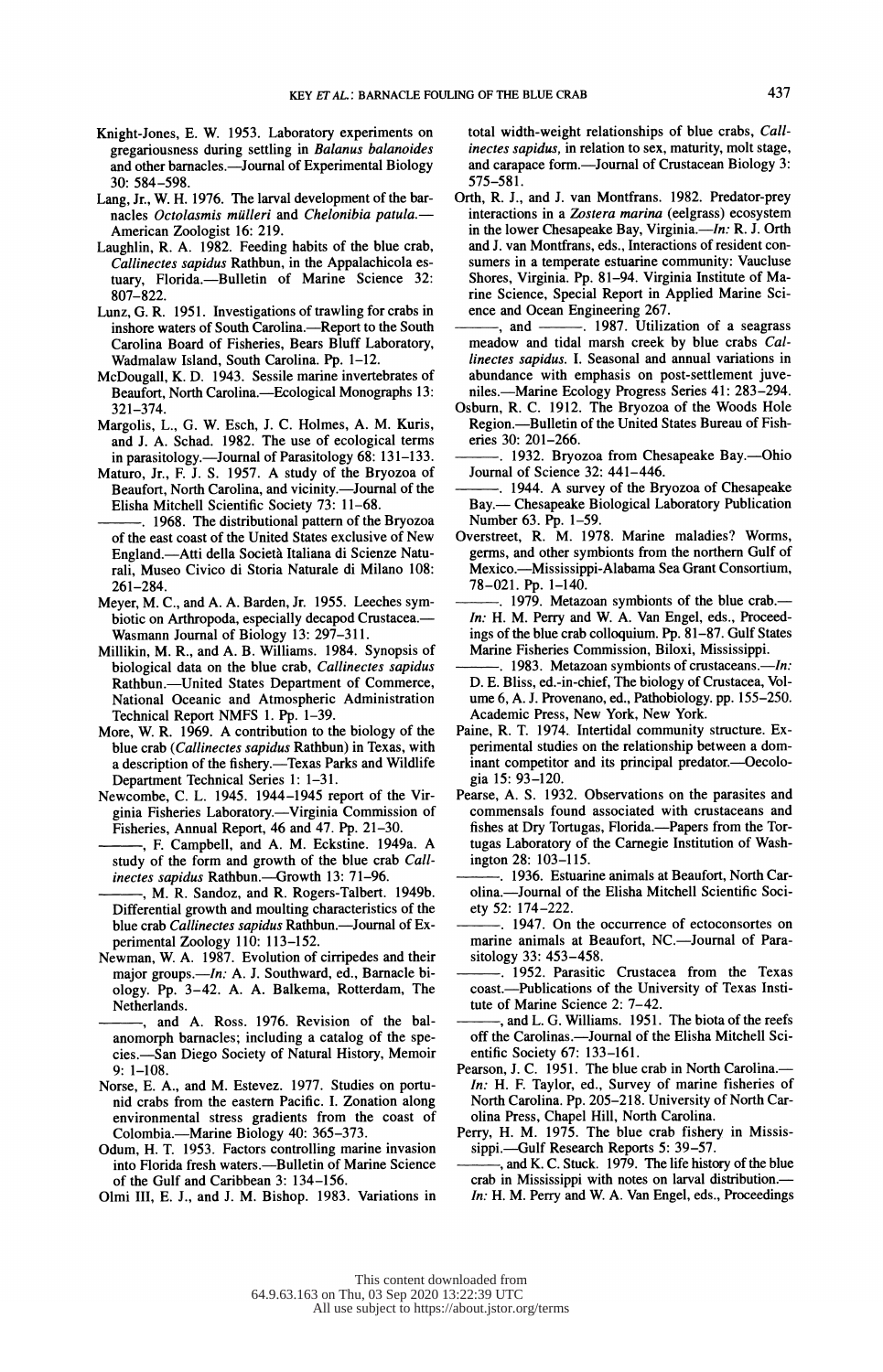of the blue crab colloquium. Pp. 17-22. Gulf States Ma rine Fisheries Commission, Biloxi, Mississippi.

- Phillips, W. J., and L. R. G. Cannon. 1978. Ecological observations on the commercial sand crab, Portunus pelagicus (L.), and its parasite, Sacculina granifera Boschma, 1973 (Cirripedia: Rhizocephala).--Journal of Fish Diseases 1: 137-149.
- Pilsbry, H. A. 1907. The barnacles (Cirripedia) contained in the collections of the U.S. National Museum.- United States National Museum Bulletin 60: 1-114.
- . 1916. The sessile barnacles (Cirripedia) con tained in the collections of the U.S. National Museum; including a monograph of the American species.- United States National Museum Bulletin 93: 1-366.
- Platt, S. G., C. G. Brantley, and R. W. Hastings. 1990. Food habits of juvenile American alligators in the up per Lake Pontchartrain estuary.-Northeast Gulf Science 11: 123-130.
- Porter, H. J. 1956. Delaware blue crab.--Estuarine Bulletin 2: 3-5.
- Pyle, R., and E. Cronin. 1950. The general anatomy of the blue crab.—Chesapeake Biological Laboratory Publication Number 87.  $\tilde{P}p$ . 1-40.
- Rasmussen, E. 1973. Systematics and ecology of the Ise fjord marine fauna (Denmark).---Ophelia 11: 1-495.
- Rathbun, M. J. 1896. The genus Callinectes.—Proceed ings of the United States National Museum 18: 349-375.
- . 1930. The cancroid crabs of America of the families Euryalidae, Portunidae, Atelecyclidae, Can cridae, and Xanthidae.--United States National Museum Bulletin 152: 1-609.
- Rogick, M. D. 1964. Phylum Ectoprocta.- $In: R. I.$  Smith, ed., Keys to marine invertebrates of the Woods Hole region. Pp. 167-187. Marine Biological Labora tory, Woods Hole, Massachusetts.
- Ross, A., and C. G. Jackson, Jr. 1972. Barnacle fouling of the ornate diamondback terrapin Malaclemys ter rapin macrospilota.-Crustaceana 22: 203-205.
- , and W. E. Newman. 1967. Eocene Balanidae of Florida, including a new genus and species with a unique plan of "turtle barnacle" organization.—American Museum Novitates 2288: 1-21.
- Sawyer, R. T., A. R. Lawler, and R. M. Overstreet. 1975. Marine leeches of the eastern United States and the Gulf of Mexico with a key to the species.--Journal of Natural History 9: 646-653.
- Scrocco, V. M., and J. Fabianek. 1969. Symbiosis of Callinectes sapidus Rathbun with Carcinonemertes, bryozoans and barnacles.-Proceedings of the Feder ation of American Societies for Experimental Biology 28: 526.
- Shields, J. D. 1992. Parasites and symbionts of the crab Portunus pelagicus from Moreton Bay, eastern Aus tralia.-Journal of Crustacean Biology 12: 94-100.
- Stillwell, C. E., and N. E. Kohler. 1993. Food habits of the sandbar shark Carcharhinus plumbeus off the U.S. northeast coast, with estimates of daily ration.--Fishery Bulletin, United States 91: 138-150.
- Stubbings, H. G. 1967. Cirriped fauna of tropical West Africa.-Bulletin of the British Museum of Natural History (Zoology) 15: 1-319.
- Tagatz, M. E. 1965. The fishery for blue crabs in the St. Johns River, Florida, with special reference to fluc tuation in yield between 1961 and 1962.-United States Fish and Wildlife Service, Special Scientific Report on Fisheries, Number 501. Pp. 1-11.
- . 1968a. Growth of juvenile blue crabs, Cal linectes sapidus Rathbun, in the St. Johns River, Florida.-Fishery Bulletin, United States 67: 281-288.
- . 1968b. Biology of the blue crab, Callinectes sapidus Rathbun, in the St. Johns River, Florida.-Fishery Bulletin, United States 67: 17-33.
- Tatum, W. M. 1979. The blue crab fishery of Alabama.-In: H. M. Perry and W. A. Van Engel, eds., Proceed ings of the blue crab colloquium. Pp. 23-28. Gulf States Marine Fisheries Commission, Biloxi, Mississippi.
- Thomas, J. L., R. J. Zimmerman, and T. J. Minello. 1990. Abundance patterns of juvenile blue crabs (Callinectes sapidus) in nursery habitats of two Texas bays.-Bulletin of Marine Science 46: 115-125.
- Truitt, R. V. 1939. Our water resources and their con servation.--Chesapeake Biological Laboratory Publication Number 27. Pp. 1-103.
- Van Engel, W. A. 1958. The blue crab and its fishery in Chesapeake Bay. Part 1. Reproduction, early develop ment, growth, and migration.-Commercial Fisheries Review 20: 6-17.
- ? 1979. Blue crab mortalities associated with pes ticides, herbicides, temperature, salinity, and dissolved  $oxygen. - In: H. M. Perry and W. A. Van Engel, eds.,$  Proceedings of the blue crab colloquium. Pp. 89-92. Gulf States Marine Fisheries Commission, Biloxi, Mis sissippi.
- 1990. Development of the reproductively func tional form in the male blue crab, Callinectes sapidus.-Bulletin of Marine Science 46: 13-22
- van Montfrans, J., C. H. Ryer, and R. J. Orth. 1991. Pop ulation dynamics of blue crabs Callinectes sapidus Rathbun in a lower Chesapeake Bay tidal marsh creek.-Journal of Experimental Marine Biology and Ecology 153: 1-14.
- Wahl, M. 1989. Marine epibiosis. I. Fouling and antifouling: some basic aspects.—Marine Ecology Progress Series 58: 175-189.
- Walker, G. 1974. The occurrence, distribution and at tachment of the pedunculate barnacle Octolasmis mül leri (Coker) on the gills of crabs, particularly the blue crab, Callinectes sapidus Rathbun.-Biological Bulletin 147: 678-689.
- Watts, E. 1957. A survey of the Bryozoa in the south west portion of Delaware Bay, with special reference to those species on the blue crab, Callinectes sapi dus.-Delaware Marine Laboratory Reference Number 57-7. Pp. 1-19.
- Wenner, C. A., and J. A. Musick. 1975. Food habits and seasonal abundance of the American eel, Anguilla ros trata, from the lower Chesapeake Bay.--Chesapeake Science 16: 62-66.
- Wicksten, M. K. 1980. Decorator crabs.-Scientific American 242: 146-154.
- Williams, A. B. 1965. Marine decapod crustaceans of the Carolinas.-Fishery Bulletin, United States 65: 1-298.
- . 1974. The swimming crabs of the genus Callinectes (Decapoda: Portunidae).-Fishery Bulletin, United States 72: 685-798.
- 1984. Shrimp, lobsters, and crabs of the Atlantic coast of the eastern United States, Maine to Florida.- Smithsonian Institution Press, Washington, DC. Pp. 1-550.
- , and H. J. Porter. 1964. An unusually large tur tle barnacle (Chelonibia p. patula) on a blue crab from Delaware Bay.-Chesapeake Science 5: 150-151.